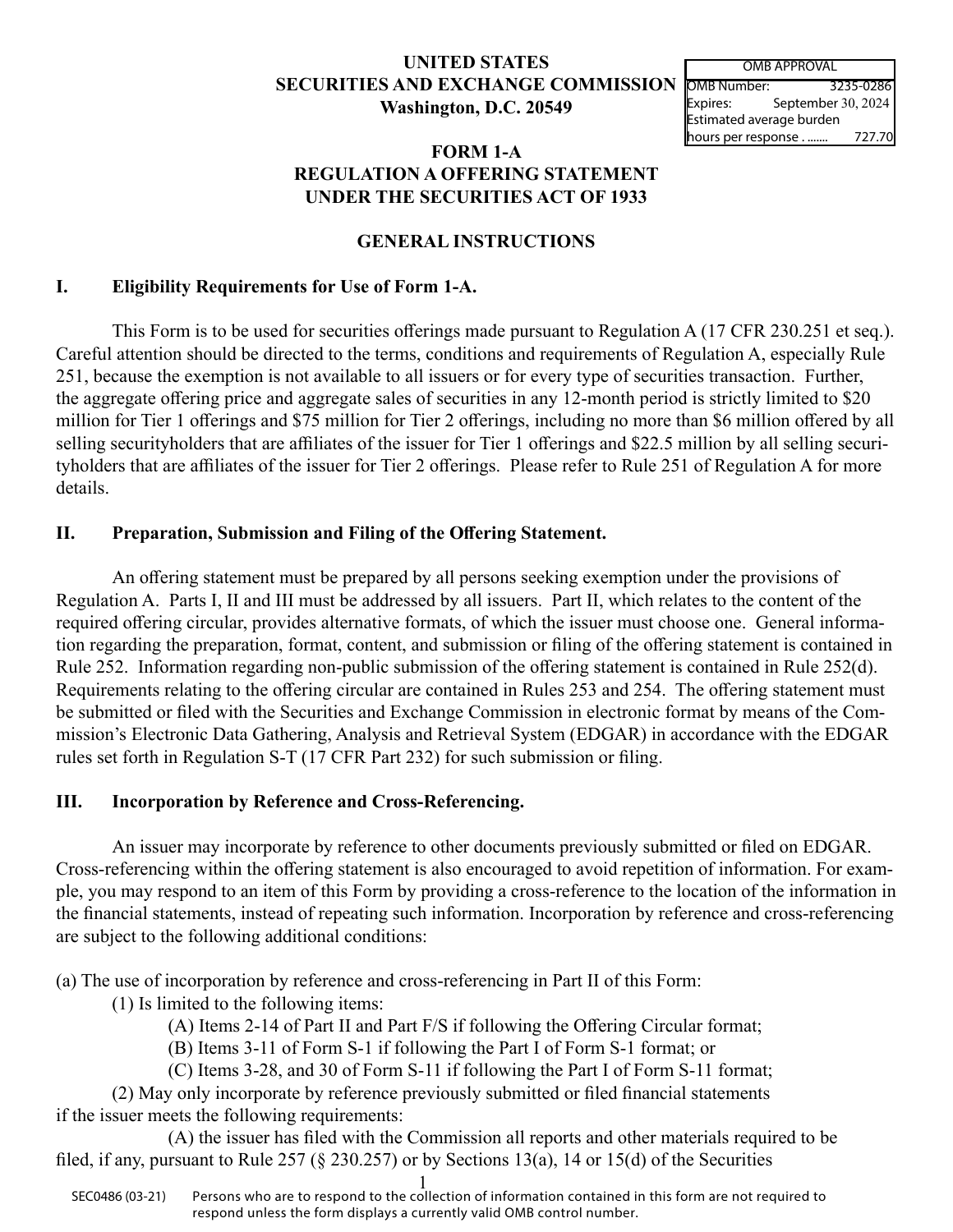Exchange Act of 1934 during the preceding 12 months (or for such shorter period that the issuer was required to file such reports and other materials);

(B) the issuer makes the financial statement information that is incorporated by reference pursuant to this item readily available and accessible on a website maintained by or for the issuer; and

(C) the issuer must state that it will provide to each holder of securities, including any beneficial owner, a copy of the financial statement information that have been incorporated by reference in the offering statement upon written or oral request, at no cost to the requester, and provide the issuer's website address, including the uniform resource locator (URL) where the incorporated financial statements may be accessed.

(b) Descriptions of where the information incorporated by reference or cross-referenced can be found must be specific and must clearly identify the relevant document and portion thereof where such information can be found. For exhibits incorporated by reference, this description must be noted in the exhibits index for each relevant exhibit. All descriptions of where information incorporated by reference can be found must be accompanied by a hyperlink to the incorporated document on EDGAR, which hyperlink need not remain active after the filing of the offering statement. Inactive hyperlinks must be updated in any amendment to the offering statement otherwise required.

(c) Reference may not be made to any document if the portion of such document containing the pertinent information includes an incorporation by reference to another document. Incorporation by reference to documents not available on EDGAR is not permitted. Incorporating information into the financial statements from elsewhere is not permitted. Information shall not be incorporated by reference or cross-referenced in any case where such incorporation would render the statement or report incomplete, unclear, or confusing.

(d) If any substantive modification has occurred in the text of any document incorporated by reference since such document was filed, the issuer must file with the reference a statement containing the text and date of such modification.

## **IV. Supplemental Information.**

The information specified below must be furnished to the Commission as supplemental information, if applicable. Supplemental information shall not be required to be filed with or deemed part of the offering statement, unless otherwise required. The information shall be returned to the issuer upon request made in writing at the time of submission, provided that the return of such information is consistent with the protection of investors and the provisions of the Freedom of Information Act [5 U.S.C. 552] and the information was not filed in electronic format.

(a) A statement as to whether or not the amount of compensation to be allowed or paid to the underwriter has been cleared with the Financial Industry Regulatory Authority (FINRA).

(b) Any engineering, management, market, or similar report referenced in the offering circular or provided for external use by the issuer or by a principal underwriter in connection with the proposed offering. There must also be furnished at the same time a statement as to the actual or proposed use and distribution of such report or memorandum. Such statement must identify each class of persons who have received or will receive the report or memorandum, and state the number of copies distributed to each such class along with a statement as to the actual or proposed use and distribution of such report or memorandum.

(c) Such other information as requested by the staff in support of statements, representations and other asser-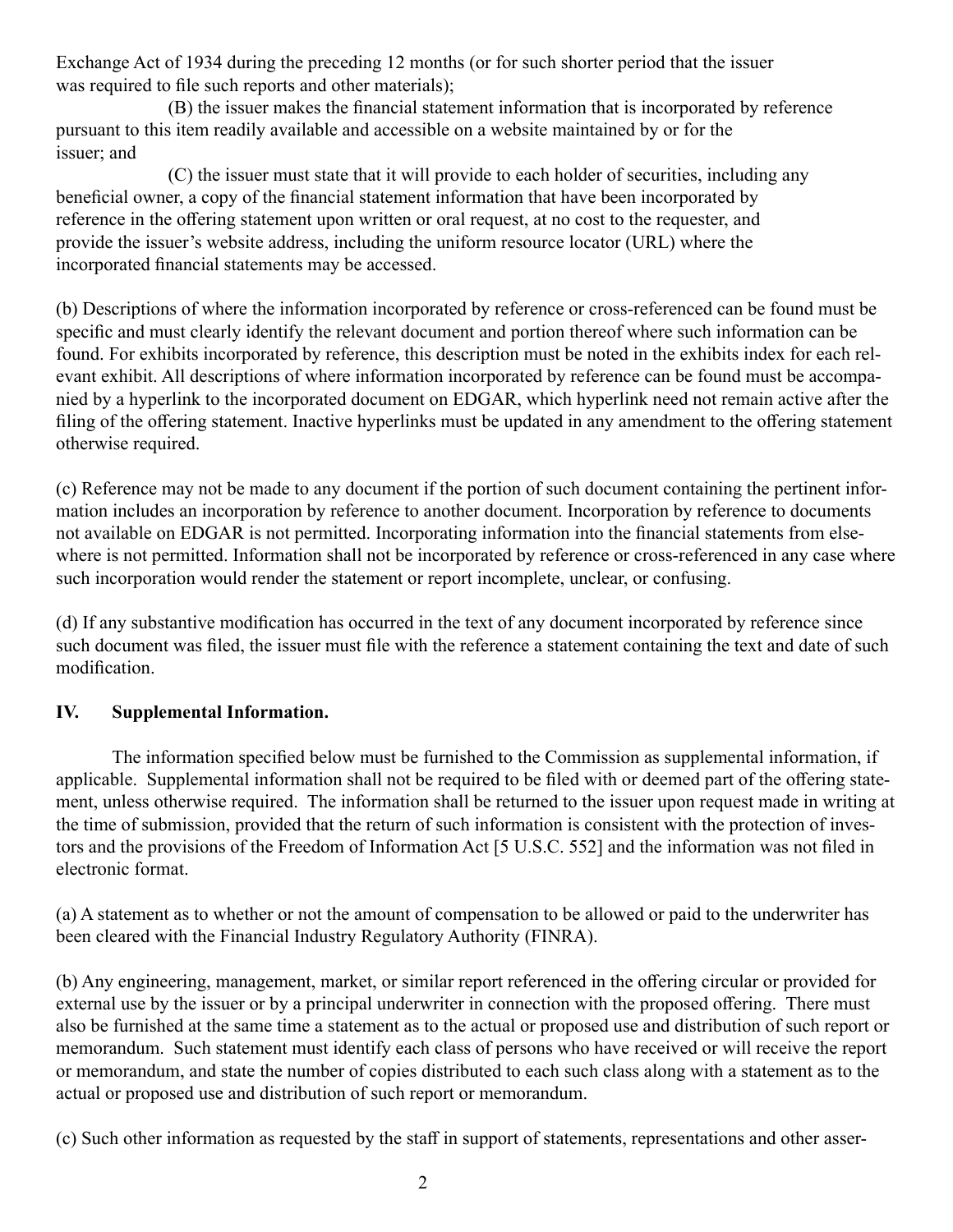tions contained in the offering statement or any correspondence to the staff.

Correspondence appropriately responding to any staff comments made on the offering statement must also be furnished electronically. When applicable, such correspondence must clearly indicate where changes responsive to the staff's comments may be found in the offering statement.

#### **PART I—NOTIFICATION**

The following information must be provided in the XML-based portion of Form 1-A available through the EDGAR portal and must be completed or updated before uploading each offering statement or amendment thereto. The format of Part I shown below may differ from the electronic version available on EDGAR. The electronic version of Part I will allow issuers to attach Part II and Part III for filing by means of EDGAR. All items must be addressed, unless otherwise indicated.

**\* \* \* \* \* \***

 $\Box$  No changes to the information required by Part I have occurred since the last filing of this offering statement.

#### **ITEM 1. Issuer Information**

Exact name of issuer as specified in the issuer's charter:

Jurisdiction of incorporation/organization: \_\_\_\_\_\_\_\_\_\_\_\_\_\_\_\_\_\_\_\_\_\_\_\_\_\_\_\_\_\_\_\_\_\_\_\_\_\_\_\_\_\_\_\_\_\_\_\_ 

Year of incorporation:

CIK:

Primary Standard Industrial Classification Code: \_\_\_\_\_\_\_\_\_\_\_\_\_\_\_\_\_\_\_\_\_\_\_\_\_\_\_\_\_\_\_

I.R.S. Employer Identification Number: \_\_\_\_\_\_\_\_\_\_\_\_\_\_\_\_\_\_\_\_\_\_\_\_\_\_\_\_\_\_\_\_\_\_

| Total number of full-time employees: |
|--------------------------------------|
|--------------------------------------|

Total number of part-time employees:

#### **Contact Information**

Address of Principal Executive Offices:

Telephone:  $( )$ 

Provide the following information for the person the Securities and Exchange Commission's staff should call in connection with any pre-qualification review of the offering statement:

Name: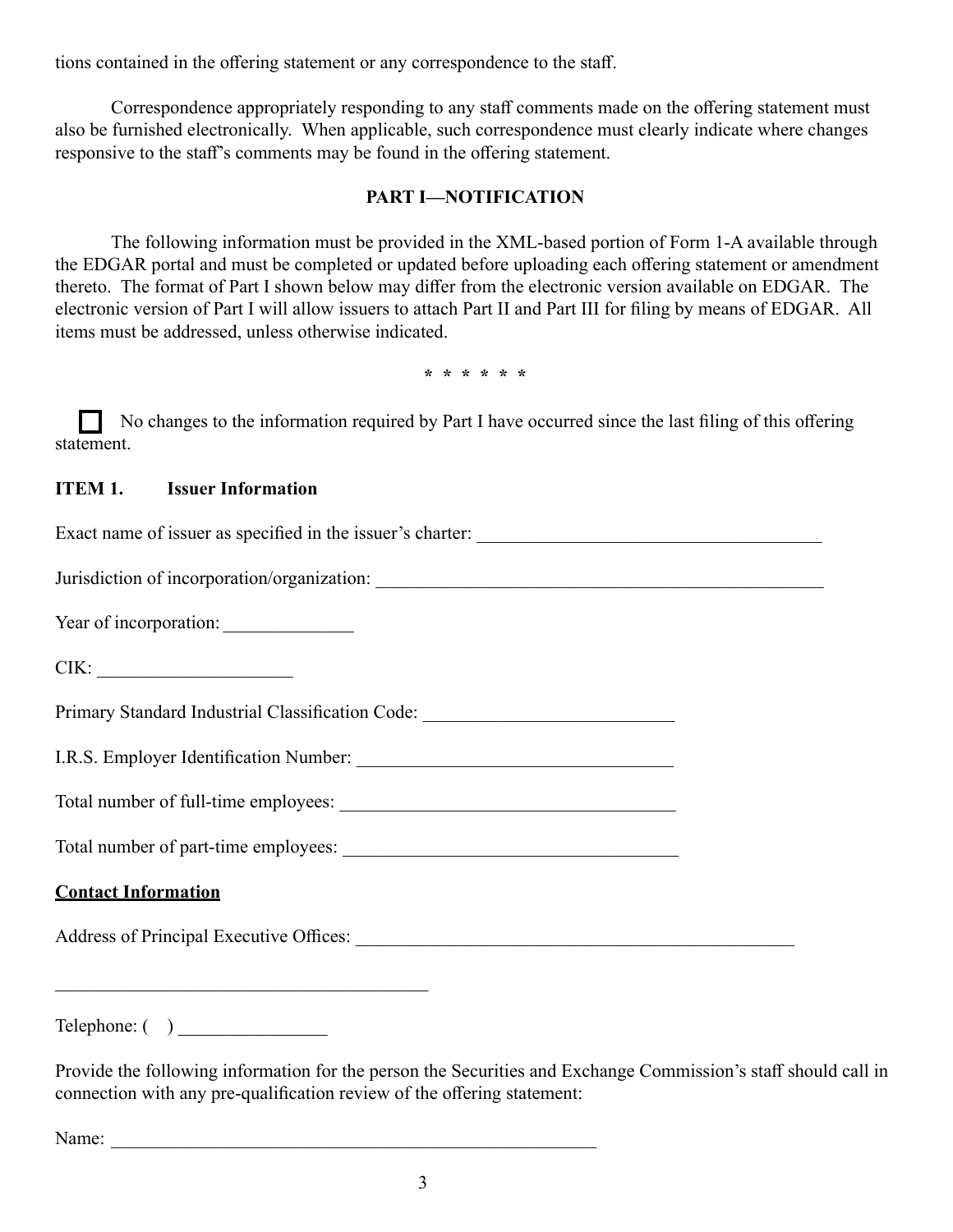| Address:                                                                                                |  |
|---------------------------------------------------------------------------------------------------------|--|
| Telephone: ()                                                                                           |  |
| Drovida up to two a mail addresses to which the Securities and Exchange Commission's staff may send any |  |

Provide up to two e-mail addresses to which the Securities and Exchange Commission's staff may send any comment letters relating to the offering statement. After qualification of the offering statement, such e-mail addresses are not required to remain active:

\_\_\_\_\_\_\_\_\_\_\_\_\_\_\_\_\_\_\_\_\_\_\_\_\_\_\_\_\_\_\_\_\_\_\_\_\_\_\_\_\_\_\_\_\_\_\_\_\_\_\_\_\_\_\_\_\_\_\_\_\_\_\_\_\_\_\_\_\_\_\_\_\_\_\_\_\_\_\_\_\_\_\_\_\_\_\_\_

### **Financial Statements**

Industry Group (select one): Banking Insurance Other

Use the financial statements for the most recent fiscal period contained in this offering statement to provide the following information about the issuer. The following table does not include all of the line items from the financial statements. Long Term Debt would include notes payable, bonds, mortgages, and similar obligations. To determine "Total Revenues" for all companies selecting "Other" for their industry group, refer to Article 5-03(b) (1) of Regulation S-X. For companies selecting "Insurance," refer to Article 7-04 of Regulation S-X for calculation of "Total Revenues" and paragraphs 5 and 7(a) for "Costs and Expenses Applicable to Revenues".

## **[If "Other" is selected, display the following options in the Financial Statements table:]**

| <b>Balance Sheet Information</b>                     |  |
|------------------------------------------------------|--|
| Cash and Cash Equivalents:                           |  |
| Investment Securities:                               |  |
| <b>Accounts and Notes Receivable:</b>                |  |
| Property, Plant and Equipment (PP&E):                |  |
| <b>Total Assets:</b>                                 |  |
| Accounts Payable and Accrued Liabilities:            |  |
| Long Term Debt:                                      |  |
| Total Liabilities:                                   |  |
| Total Stockholders' Equity:                          |  |
| Total Liabilities and Equity:                        |  |
|                                                      |  |
| <b>Statement of Comprehensive Income Information</b> |  |
| <b>Total Revenues:</b>                               |  |
| Costs and Expenses Applicable to Revenues:           |  |
| Depreciation and Amortization:                       |  |
| Net Income:                                          |  |
| Earnings Per Share – Basic:                          |  |
| Earnings Per Share – Diluted:                        |  |
|                                                      |  |

## **[If "Banking" is selected, display the following options in the Financial Statements table:]**

Balance Sheet Information Cash and Cash Equivalents: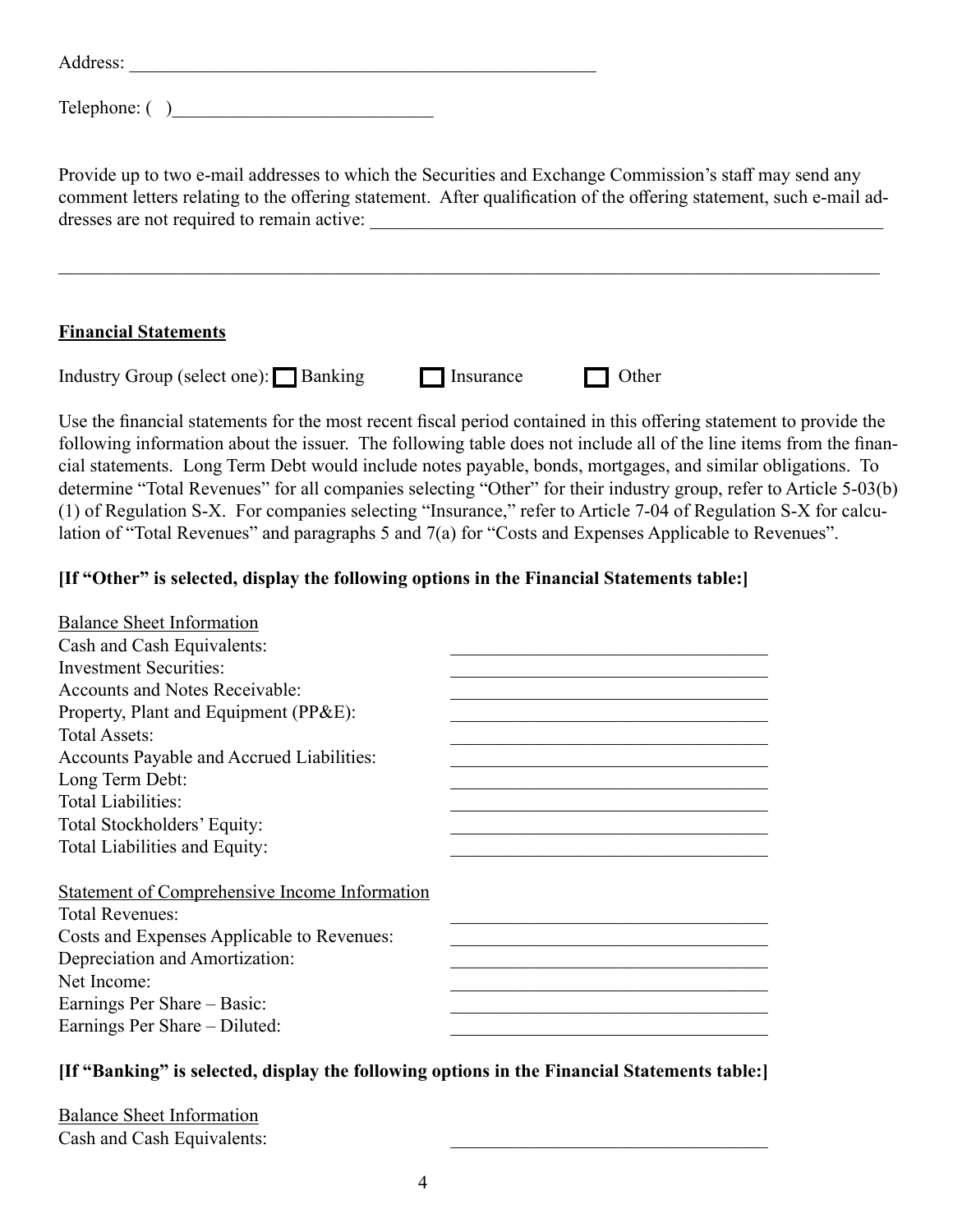| <b>Investment Securities:</b>                                                                  |  |
|------------------------------------------------------------------------------------------------|--|
| Loans:                                                                                         |  |
| Property and Equipment:                                                                        |  |
| <b>Total Assets:</b>                                                                           |  |
| Accounts Payable and Accrued Liabilities:                                                      |  |
| Deposits:                                                                                      |  |
| Long Term Debt:                                                                                |  |
| <b>Total Liabilities:</b>                                                                      |  |
| Total Stockholders' Equity:                                                                    |  |
| Total Liabilities and Equity:                                                                  |  |
|                                                                                                |  |
| <b>Statement of Comprehensive Income Information</b>                                           |  |
| <b>Total Interest Income:</b>                                                                  |  |
| <b>Total Interest Expense:</b>                                                                 |  |
| Depreciation and Amortization:                                                                 |  |
| Net Income:                                                                                    |  |
| Earnings Per Share - Basic:                                                                    |  |
| Earnings Per Share - Diluted:                                                                  |  |
|                                                                                                |  |
|                                                                                                |  |
| [If "Insurance" is selected, display the following options in the Financial Statements table:] |  |
|                                                                                                |  |
| <b>Balance Sheet Information</b>                                                               |  |
| Cash and Cash Equivalents:                                                                     |  |
| <b>Total Investments:</b>                                                                      |  |
| <b>Accounts and Notes Receivable:</b>                                                          |  |
| Property and Equipment:                                                                        |  |
| <b>Total Assets:</b>                                                                           |  |
| Accounts Payable and Accrued Liabilities:                                                      |  |
| Policy Liabilities and Accruals:                                                               |  |
| Long Term Debt:                                                                                |  |
| <b>Total Liabilities:</b>                                                                      |  |
| Total Stockholders' Equity:                                                                    |  |
| Total Liabilities and Equity:                                                                  |  |
|                                                                                                |  |
| <b>Statement of Comprehensive Income Information</b>                                           |  |
| <b>Total Revenues:</b>                                                                         |  |
| Costs and Expenses Applicable to Revenues:                                                     |  |
| Depreciation and Amortization:                                                                 |  |
| Net Income:                                                                                    |  |
| Earnings Per Share - Basic:                                                                    |  |
| Earnings Per Share - Diluted:                                                                  |  |

# **[End of section that varies based on the selection of Industry Group]**

Name of Auditor (if any): \_\_\_\_\_\_\_\_\_\_\_\_\_\_\_\_\_\_\_\_\_\_\_\_\_\_\_\_\_\_\_\_\_\_\_\_\_\_\_\_\_\_\_\_\_\_\_\_\_\_\_\_\_\_\_\_\_\_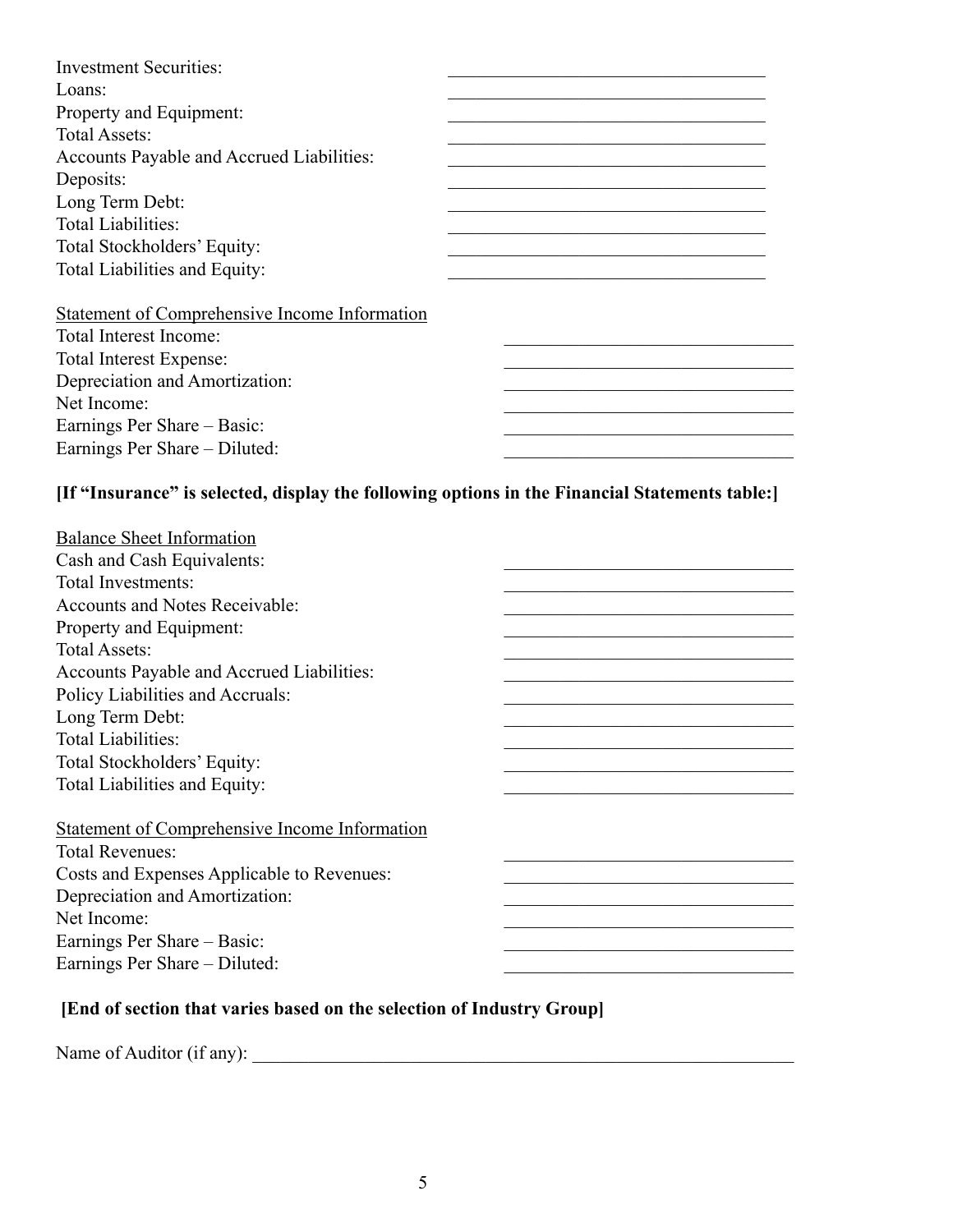## **Outstanding Securities**

|                        | Name of<br>Class (if any) | Units<br>Outstanding | <b>CUSIP</b><br>(if any) | Name of Trading<br>Center or Quotation<br>Medium (if any) |
|------------------------|---------------------------|----------------------|--------------------------|-----------------------------------------------------------|
| Common Equity          |                           |                      |                          |                                                           |
| Preferred Equity       |                           |                      |                          |                                                           |
| <b>Debt Securities</b> |                           |                      |                          |                                                           |

#### **ITEM 2. Issuer Eligibility**

Check this box to certify that all of the following statements are true for the issuer(s):

- • Organized under the laws of the United States or Canada, or any State, Province, Territory or possession thereof, or the District of Columbia.
- Principal place of business is in the United States or Canada.
- Not a development stage company that either (a) has no specific business plan or purpose, or (b) has indicated that its business plan is to merge with an unidentified company or companies.
- Not an investment company registered or required to be registered under the Investment Com- pany Act of 1940.
- Not issuing fractional undivided interests in oil or gas rights, or a similar interest in other mineral rights.
- Not issuing asset-backed securities as defined in Item  $1101(c)$  of Regulation AB.
- Not, and has not been, subject to any order of the Commission entered pursuant to Section  $12(i)$  of the Exchange Act (15 U.S.C. 78*l*(j)) within five years before the filing of this offering statement.
- Has filed with the Commission all the reports it was required to file, if any, pursuant to Rule 257 during the two years immediately before the filing of the offering statement (or for such shorter period that the issuer was required to file such reports).

#### **ITEM 3. Application of Rule 262**

Check this box to certify that, as of the time of this filing, each person described in Rule 262 of Regulation A is either not disqualified under that rule or is disqualified but has received a waiver of such disqualification.

Check this box if "bad actor" disclosure under Rule  $262(d)$  is provided in Part II of the offering state-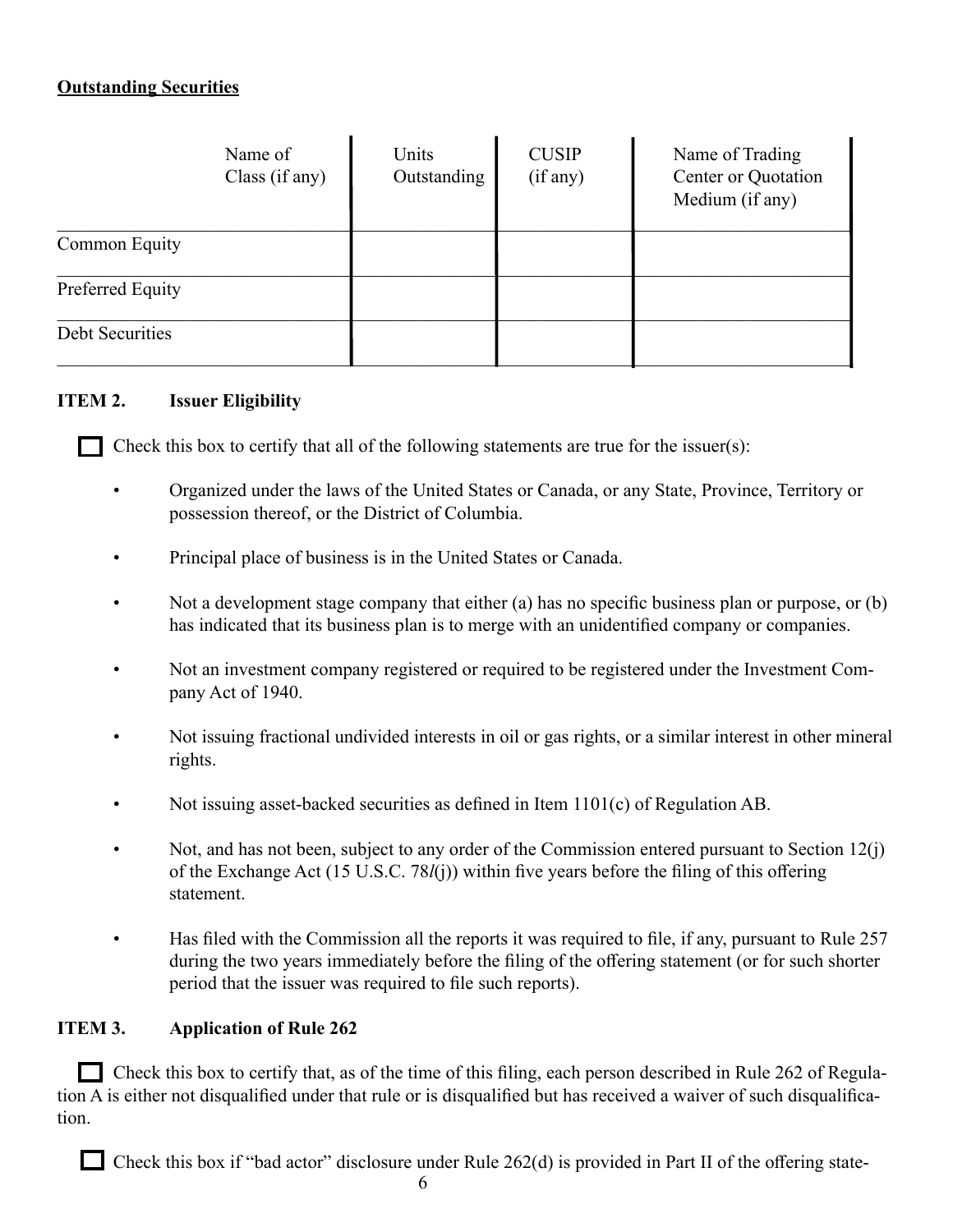|--|

## **ITEM 4. Summary Information Regarding the Offering and Other Current or Proposed Offerings**

Check the appropriate box to indicate whether you are conducting a Tier 1 or Tier 2 offering:

Tier 1 Tier 2

Check the appropriate box to indicate whether the annual financial statements have been audited:

Unaudited Audited

Types of Securities Offered in this Offering Statement (select all that apply):

| Equity (common or preferred stock)<br>Debt<br>Option, warrant or other right to acquire another security<br>Security to be acquired upon exercise of option, warrant or other right to acquire security<br>Tenant-in-common securities |
|----------------------------------------------------------------------------------------------------------------------------------------------------------------------------------------------------------------------------------------|
| Does the issuer intend to offer the securities on a delayed or continuous basis pursuant to Rule $251(d)(3)$ ?<br>$Yes \blacksquare No \blacksquare$                                                                                   |
| Does the issuer intend this offering to last more than one year?<br>$Yes \Box No \Box$                                                                                                                                                 |
| Does the issuer intend to price this offering after qualification pursuant to Rule 253(b)?<br>Yes $\Box$ No $\Box$                                                                                                                     |
| Will the issuer be conducting a best efforts offering?<br>$Yes \Box No \Box$                                                                                                                                                           |
| Has the issuer used solicitation of interest communications in connection with the proposed offering?<br>$Yes \Box No \Box$                                                                                                            |
| Does the proposed offering involve the resale of securities by affiliates of the issuer?<br>$Yes \Box No \Box$                                                                                                                         |
|                                                                                                                                                                                                                                        |
| Number of securities of that class already outstanding: ________________________                                                                                                                                                       |
| The information called for by this item below may be omitted if undetermined at the time of filing or submission,<br>except that if a price range has been included in the offering statement, the midpoint of that range must be used |

*except that if a price range has been included in the offering statement, the midpoint of that range must be used to respond. Please refer to Rule 251(a) for the definition of "aggregate offering price" or "aggregate sales" as used in this item. Please leave the field blank if undetermined at this time and include a zero if a particular item is not applicable to the offering.*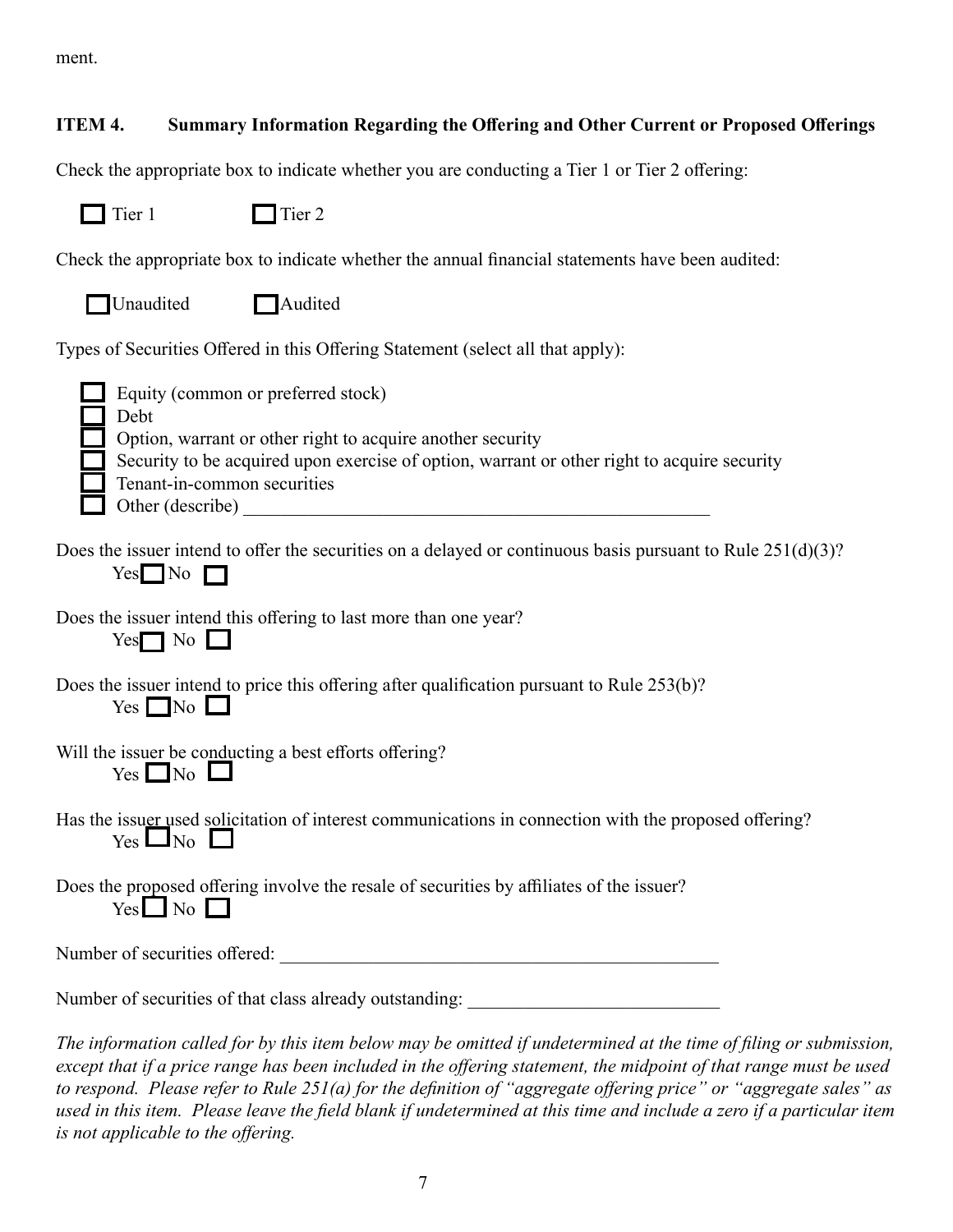| Price per security: $\frac{1}{2}$                                                                                                                                                                                                                                                                                                                                                                                                                                                      |                                                                                                                        |
|----------------------------------------------------------------------------------------------------------------------------------------------------------------------------------------------------------------------------------------------------------------------------------------------------------------------------------------------------------------------------------------------------------------------------------------------------------------------------------------|------------------------------------------------------------------------------------------------------------------------|
| $\sim$                                                                                                                                                                                                                                                                                                                                                                                                                                                                                 | The portion of the aggregate offering price attributable to securities being offered on behalf of the issuer:          |
| holders:<br>$\sim$                                                                                                                                                                                                                                                                                                                                                                                                                                                                     | The portion of the aggregate offering price attributable to securities being offered on behalf of selling security-    |
| ing statement within the 12 months before the qualification of this offering statement:<br>$\sim$                                                                                                                                                                                                                                                                                                                                                                                      | The portion of aggregate offering attributable to all the securities of the issuer sold pursuant to a qualified offer- |
| fied offering statement concurrently with securities being sold under this offering statement:<br>$\sim$                                                                                                                                                                                                                                                                                                                                                                               | The estimated portion of aggregate sales attributable to securities that may be sold pursuant to any other quali-      |
| preceding paragraphs).                                                                                                                                                                                                                                                                                                                                                                                                                                                                 | Total: \$                                                                                                              |
| Anticipated fees in connection with this offering and names of service providers:                                                                                                                                                                                                                                                                                                                                                                                                      |                                                                                                                        |
| Name of Service Provider<br>Underwriters:<br><b>Sales Commissions:</b><br>Finders' Fees:<br>Audit:<br><u> 2008 - Johann John Stone, mars et al. (2008)</u><br>Legal:<br><u> 1989 - Johann John Stein, mars an Francisco (f. 19</u><br>Promoters:<br><b>Blue Sky Compliance:</b><br><u> 1990 - Johann Barbara, martin a</u><br>CRD Number of any broker or dealer listed:<br>Estimated net proceeds to the issuer: \$<br>ITEM 5.<br>Jurisdictions in Which Securities are to be Offered | Fees<br>$\frac{1}{2}$<br>s<br>s<br>s<br>s<br>$\frac{1}{2}$<br>s                                                        |
|                                                                                                                                                                                                                                                                                                                                                                                                                                                                                        | Using the list below, select the jurisdictions in which the issuer intends to offer the securities:                    |
|                                                                                                                                                                                                                                                                                                                                                                                                                                                                                        | [List will include all U.S. and Canadian jurisdictions, with an option to add and remove them indi-                    |

# **vidually, add all and remove all.]**

Using the list below, select the jurisdictions in which the securities are to be offered by underwriters, dealers or sales persons or check the appropriate box:

 None

 Same as the jurisdictions in which the issuer intends to offer the securities.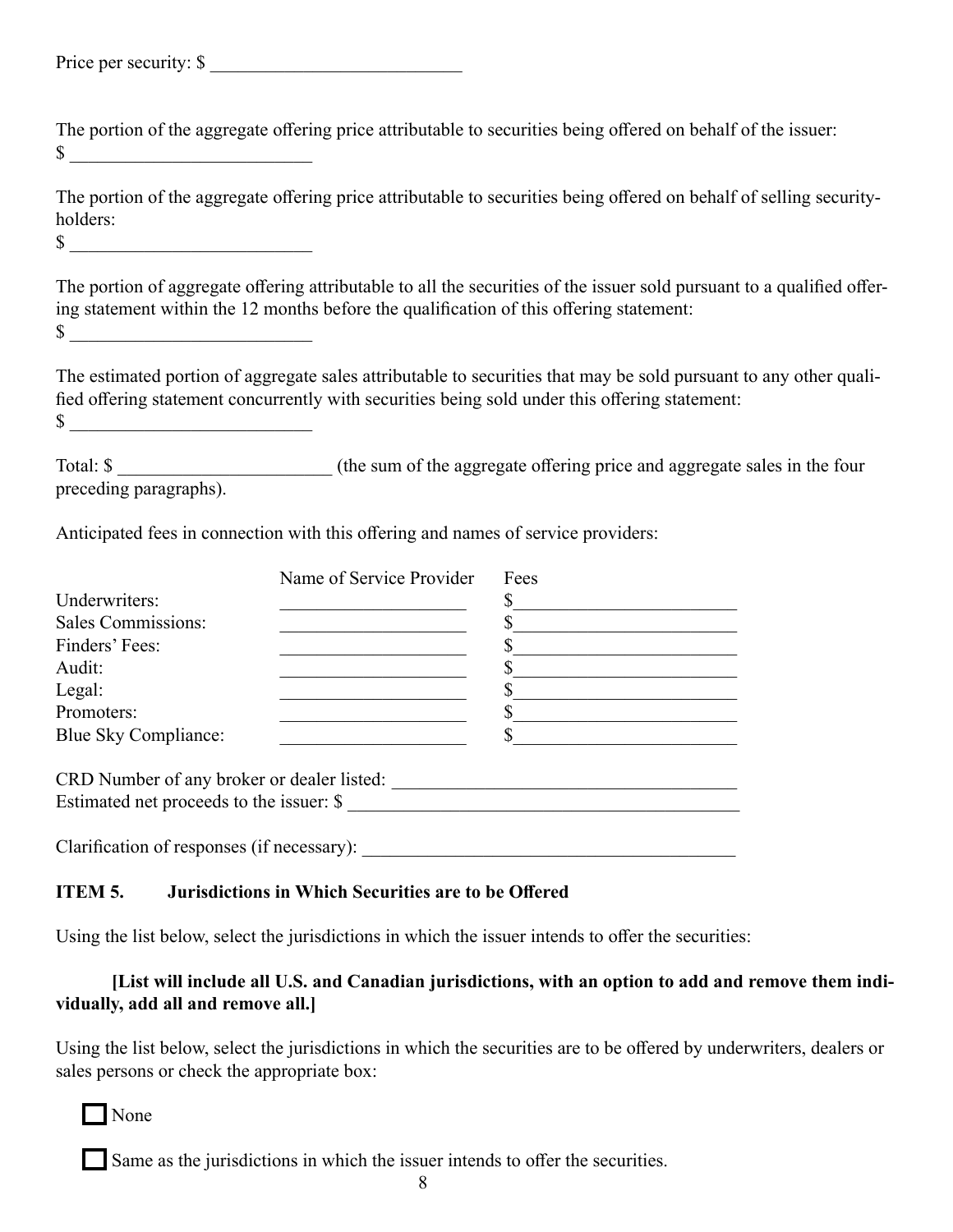**[List will include all U.S. and Canadian jurisdictions, with an option to add and remove them individually, add all and remove all.]**

### **ITEM 6. Unregistered Securities Issued or Sold Within One Year**

 None

As to any unregistered securities issued by the issuer or any of its predecessors or affiliated issuers within one year before the filing of this Form 1-A, state:

 (a) Name of such issuer.

 (b) (1) Title of securities issued

 (2) Total amount of such securities issued

 (3) Amount of such securities sold by or for the account of any person who at the time was a director, officer, promoter or principal securityholder of the issuer of such securities, or was an underwriter of any securities of such issuer

 (c) (1) Aggregate consideration for which the securities were issued and basis for computing the amount  $\blacksquare$  thereof.

 $\_$  , and the set of the set of the set of the set of the set of the set of the set of the set of the set of the set of the set of the set of the set of the set of the set of the set of the set of the set of the set of th  $\_$  , and the set of the set of the set of the set of the set of the set of the set of the set of the set of the set of the set of the set of the set of the set of the set of the set of the set of the set of the set of th

 (2) Aggregate consideration for which the securities listed in (b)(3) of this item (if any) were issued and the basis for computing the amount thereof (if different from the basis described in  $(c)(1)$ ).

 (d) Indicate the section of the Securities Act or Commission rule or regulation relied upon for exemption from the registration requirements of such Act and state briefly the facts relied upon for such exemption:

 $\mathcal{L}_\mathcal{L} = \{ \mathcal{L}_\mathcal{L} = \{ \mathcal{L}_\mathcal{L} = \{ \mathcal{L}_\mathcal{L} = \{ \mathcal{L}_\mathcal{L} = \{ \mathcal{L}_\mathcal{L} = \{ \mathcal{L}_\mathcal{L} = \{ \mathcal{L}_\mathcal{L} = \{ \mathcal{L}_\mathcal{L} = \{ \mathcal{L}_\mathcal{L} = \{ \mathcal{L}_\mathcal{L} = \{ \mathcal{L}_\mathcal{L} = \{ \mathcal{L}_\mathcal{L} = \{ \mathcal{L}_\mathcal{L} = \{ \mathcal{L}_\mathcal{$ 

### **PART II — INFORMATION REQUIRED IN OFFERING CIRCULAR**

(a) Financial statement requirements regardless of the applicable disclosure format are specified in Part F/S of this Form 1-A. The narrative disclosure contents of offering circulars are specified as follows:

 (1) The information required by:

 (i) the Offering Circular format described below; or

 (ii) The information required by Part I of Form S-1 (17 CFR 239.11) or Part I of Form S-11 (17 CFR 239.18), except for the financial statements and supplementary financial information called for by those forms. An issuer choosing to follow the Form S-1 or Form S-11 format may follow the requirements for smaller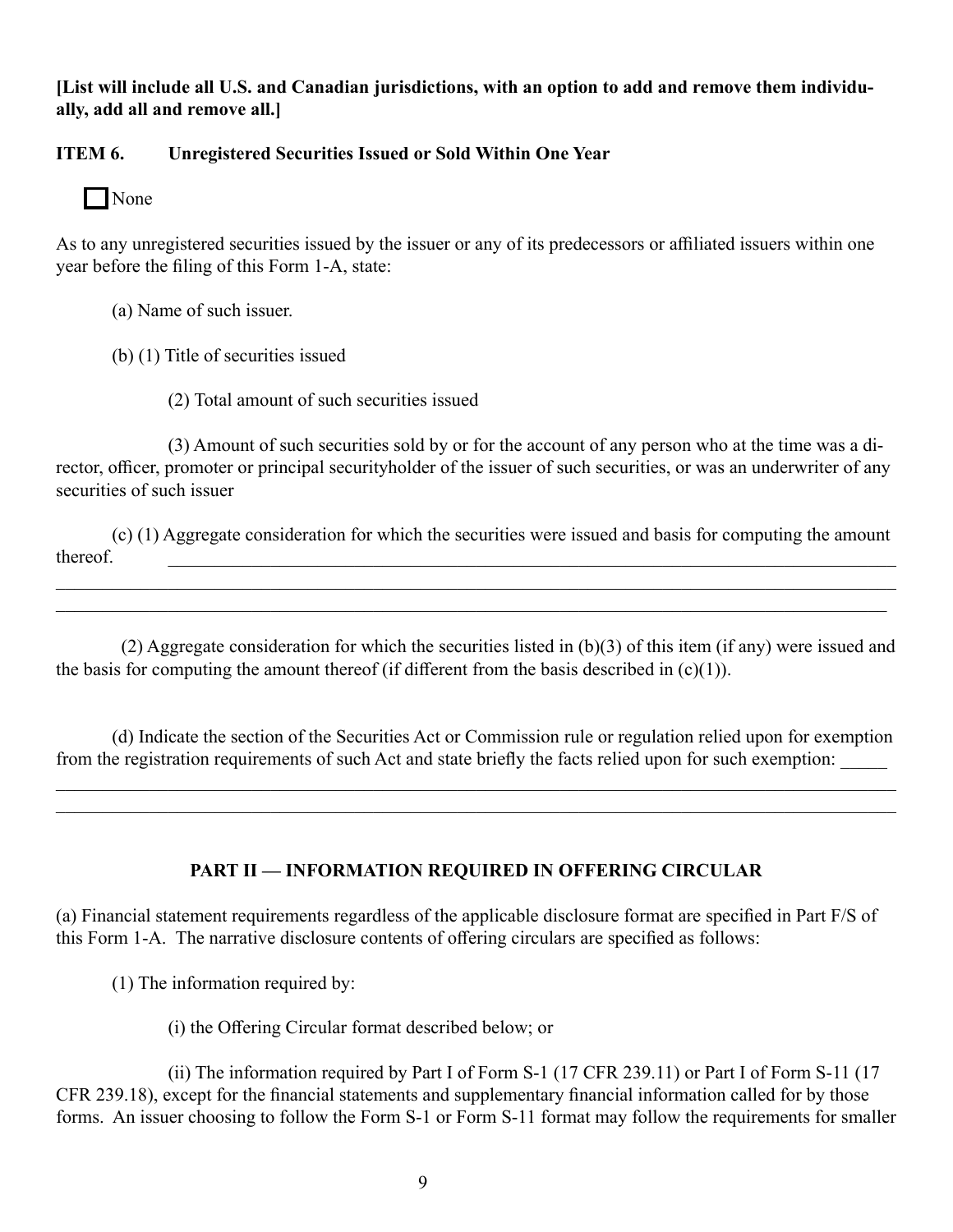reporting companies if it meets the definition of that term in Rule 405 (17 CFR 230.405). An issuer may only use the Form S-11 format if the offering is eligible to be registered on that form;

 The cover page of the offering circular must identify which disclosure format is being followed.

 (2) The offering circular must describe any matters that would have triggered disqualification under Rule  $262(a)(3)$  or (a)(5) but for the provisions set forth in Rule  $262(b)(1)$ ;

 (3) The legend required by Rule 253(f) of Regulation A must be included on the offering circular cover page (for issuers following the S-1 or S-11 disclosure models this legend must be included instead of the legend required by Item 501(b)(7) of Regulation S-K);

 (4) For preliminary offering circulars, the legend required by Rule 254(a) must be included on the offering circular cover page (for issuers following the S-1 or S-11 disclosure models, this legend must be included instead of the legend required by Item 501(b)(10) of Regulation S-K); and

 (5) For Tier 2 offerings where the securities will not be listed on a registered national securities exchange upon qualification, the offering circular cover page must include the following legend highlighted by prominent type or in another manner:

> Generally, no sale may be made to you in this offering if the aggregate purchase price you pay is more than 10% of the greater of your annual income or net worth. Different rules apply to accredited investors and non-natural persons. Before making any representation that your invest ment does not exceed applicable thresholds, we encourage you to review Rule  $251(d)(2)(i)(C)$  of Regulation A. For general information on investing, we encourage you to refer to www.investor.gov.

(b) The Commission encourages the use of management's projections of future economic performance that have a reasonable basis and are presented in an appropriate format. See Rule 175, 17 CFR 230.175.

(c) Offering circulars need not follow the order of the items or the order of other requirements of the disclosure form except to the extent otherwise specifically provided. Such information may not, however, be set forth in such a fashion as to obscure any of the required information or any information necessary to keep the required information from being incomplete or misleading. Information requested to be presented in a specified tabular format must be given in substantially the tabular format specified. For incorporation by reference, please refer to General Instruction III of this Form.

### **OFFERING CIRCULAR**

### **Item 1. Cover Page of Offering Circular**

The cover page of the offering circular must be limited to one page and must include the information specified in this item.

(a) Name of the issuer.

*Instruction to Item 1(a):*

*If your name is the same as, or confusingly similar to, that of a company that is well known, include information*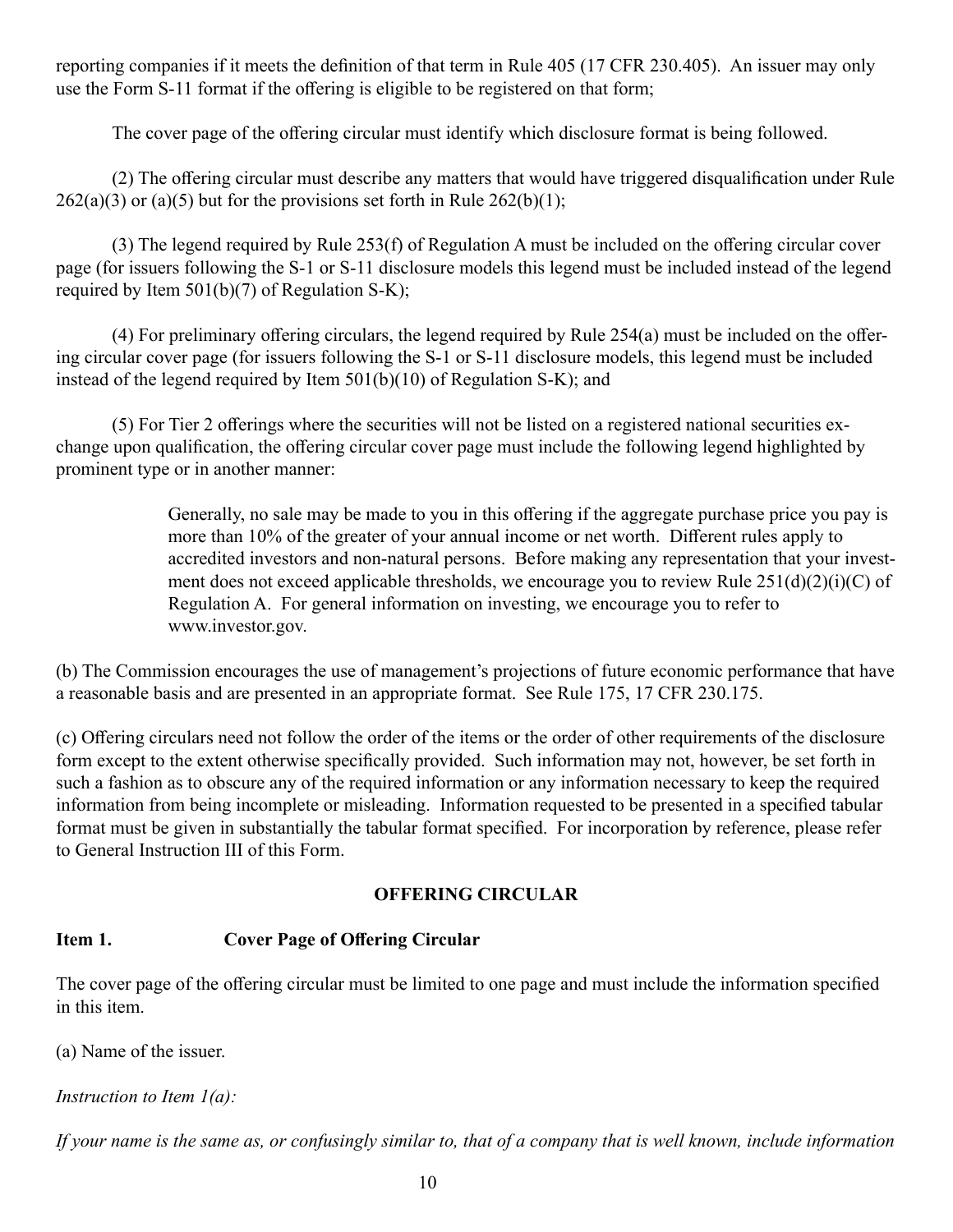*to eliminate any possible confusion with the other company. If your name indicates a line of business in which you are not engaged or you are engaged only to a limited extent, include information to eliminate any misleading inference as to your business. In some circumstances, disclosure may not be sufficient and you may be required to change your name. You will not be required to change your name if you are an established company, the character of your business has changed, and the investing public is generally aware of the change and the character of your current business.*

(b) Full mailing address of the issuer's principal executive offices and the issuer's telephone number (including the area code) and, if applicable, website address.

(c) Date of the offering circular.

(d) Title and amount of securities offered. Separately state the amount of securities offered by selling securityholders, if any. Include a cross-reference to the section where the disclosure required by Item 14 of Part II of this Form 1-A has been provided;

(e) The information called for by the applicable table below as to all the securities being offered, in substantially the tabular format indicated. If necessary, you may estimate any underwriting discounts and commissions and the proceeds to the issuer or other persons.

|                              | Price to public | Underwriting<br>discount and<br>commissions | Proceeds to<br><i>ssuer</i> | Proceeds to<br>other persons |  |
|------------------------------|-----------------|---------------------------------------------|-----------------------------|------------------------------|--|
| Per<br>share/unit:<br>Total: |                 |                                             |                             |                              |  |

If the securities are to be offered on a best efforts basis, the cover page must set forth the termination date, if any, of the offering, any minimum required sale and any arrangements to place the funds received in an escrow, trust, or similar arrangement. The following table must be used instead of the preceding table.

|                 | Price to public | Underwriting<br>discount and<br>commissions | Proceeds to<br><i>ssuer</i> | Proceeds to<br>other persons |
|-----------------|-----------------|---------------------------------------------|-----------------------------|------------------------------|
| Per share/unit: |                 |                                             |                             |                              |
| Total           |                 |                                             |                             |                              |
| Minimum:        |                 |                                             |                             |                              |
| Total           |                 |                                             |                             |                              |
| Maximum:        |                 |                                             |                             |                              |

*Instructions to Item 1(e):*

*1. The term "commissions" includes all cash, securities, contracts, or anything else of value, paid, to be set aside, disposed of, or understandings with or for the benefit of any other persons in which any underwriter is interested, made in connection with the sale of such security.*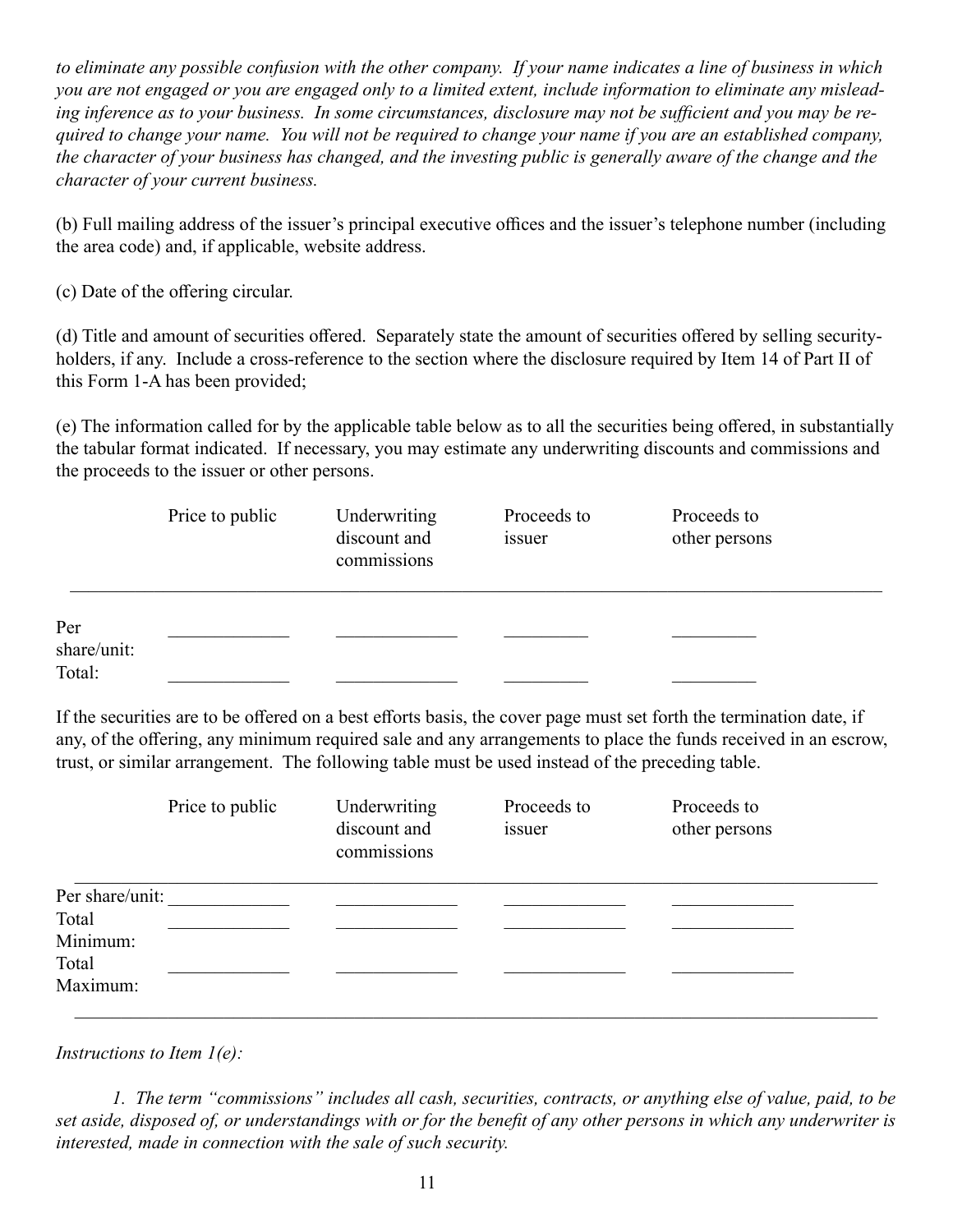*2. Only commissions paid by the issuer in cash are to be indicated in the table. Commissions paid by other persons or any form of non-cash compensation must be briefly identified in a footnote to the table with a cross-reference to a more complete description elsewhere in the offering circular.*

*3. Before the commencement of sales pursuant to Regulation A, the issuer must inform the Commission whether or not the amount of compensation to be allowed or paid to the underwriters, as described in the offering statement, has been cleared with FINRA.*

*4. If the securities are not to be offered for cash, state the basis upon which the offering is to be made.*

*5. Any finder's fees or similar payments must be disclosed on the cover page with a reference to a more complete discussion in the offering circular. Such disclosure must identify the finder, the nature of the services rendered and the nature of any relationship between the finder and the issuer, its officers, directors, promoters, principal stockholders and underwriters (including any affiliates of such persons).*

*6. The amount of the expenses of the offering borne by the issuer, including underwriting expenses to be borne by the issuer, must be disclosed in a footnote to the table.*

(f) The name of the underwriter or underwriters.

(g) Any legend or information required by the law of any state in which the securities are to be offered.

(h) A cross-reference to the risk factors section, including the page number where it appears in the offering circular. Highlight this cross-reference by prominent type or in another manner.

(i) Approximate date of commencement of proposed sale to the public.

(j) If the issuer intends to rely on Rule 253(b) and a preliminary offering circular is circulated, provide (1) a bona fide estimate of the range of the maximum offering price and the maximum number of securities offered or (2) a bona fide estimate of the principal amount of the debt securities offered. The range must not exceed \$2 for offerings where the upper end of the range is \$10 or less and 20% if the upper end of the price range is over \$10.

*Instruction to Item 1(j):*

*The upper limit of the price range must be used in determining the aggregate offering price for purposes of Rule 251(a).*

# **Item 2. Table of Contents**

On the page immediately following the cover page of the offering circular, provide a reasonably detailed table of contents. It must show the page numbers of the various sections or subdivisions of the offering circular. Include a specific listing of the risk factors section required by Item 3 of Part II of this Form 1-A.

## **Item 3. Summary and Risk Factors**

(a) An issuer may provide a summary of the information in the offering circular where the length or complexity of the offering circular makes a summary useful. The summary should be brief and must not contain all of the detailed information in the offering circular.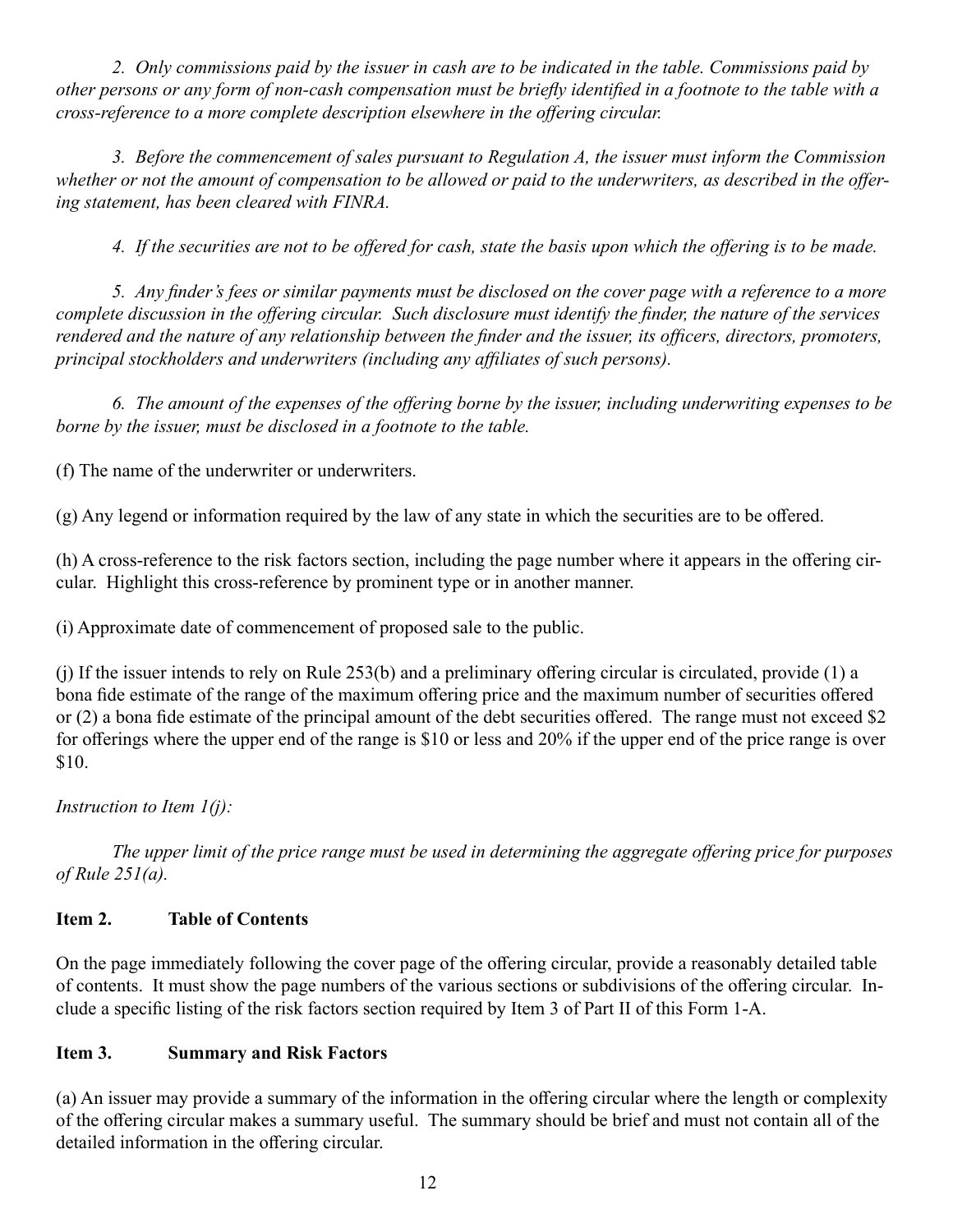(b) Immediately following the Table of Contents required by Item 2 or the Summary, there must be set forth under an appropriate caption, a carefully organized series of short, concise paragraphs, summarizing the most significant factors that make the offering speculative or substantially risky. Issuers should avoid generalized statements and include only factors that are specific to the issuer.

## **Item 4. Dilution**

Where there is a material disparity between the public offering price and the effective cash cost to officers, directors, promoters and affiliated persons for shares acquired by them in a transaction during the past year, or that they have a right to acquire, there must be included a comparison of the public contribution under the proposed public offering and the average effective cash contribution of such persons.

## **Item 5. Plan of Distribution and Selling Securityholders**

(a) If the securities are to be offered through underwriters, give the names of the principal underwriters, and state the respective amounts underwritten. Identify each such underwriter having a material relationship to the issuer and state the nature of the relationship. State briefly the nature of the underwriters' obligation to take the securities.

## *Instructions to Item 5(a):*

*1. All that is required as to the nature of the underwriters' obligation is whether the underwriters are or will be committed to take and to pay for all of the securities if any are taken, or whether it is merely an agency or the type of best efforts arrangement under which the underwriters are required to take and to pay for only such securities as they may sell to the public. Conditions precedent to the underwriters' taking the securities, including market outs, need not be described except in the case of an agency or best efforts arrangement.*

*2. It is not necessary to disclose each member of a selling group. Disclosure may be limited to those underwriters who are in privity of contract with the issuer with respect to the offering.* 

(b) State briefly the discounts and commissions to be allowed or paid to dealers, including all cash, securities, contracts or other consideration to be received by any dealer in connection with the sale of the securities.

(c) Outline briefly the plan of distribution of any securities being issued that are to be offered through the selling efforts of brokers or dealers or otherwise than through underwriters.

(d) If any of the securities are to be offered for the account of securityholders, identify each selling securityholder, state the amount owned by the securityholder prior to the offering, the amount offered for his or her account and the amount to be owned after the offering. Provide such disclosure in a tabular format. At the bottom of the table, provide the total number of securities being offered for the account of all securityholders and describe what percent of the pre-offering outstanding securities of such class the offering represents.

### *Instruction to Item 5(d):*

*The term "securityholder" in this paragraph refers to beneficial holders, not nominee holders or other such holders of record. If the selling securityholder is an entity, disclosure of the persons who have sole or shared voting or investment power must be included.*

(e) Describe any arrangements for the return of funds to subscribers if all of the securities to be offered are not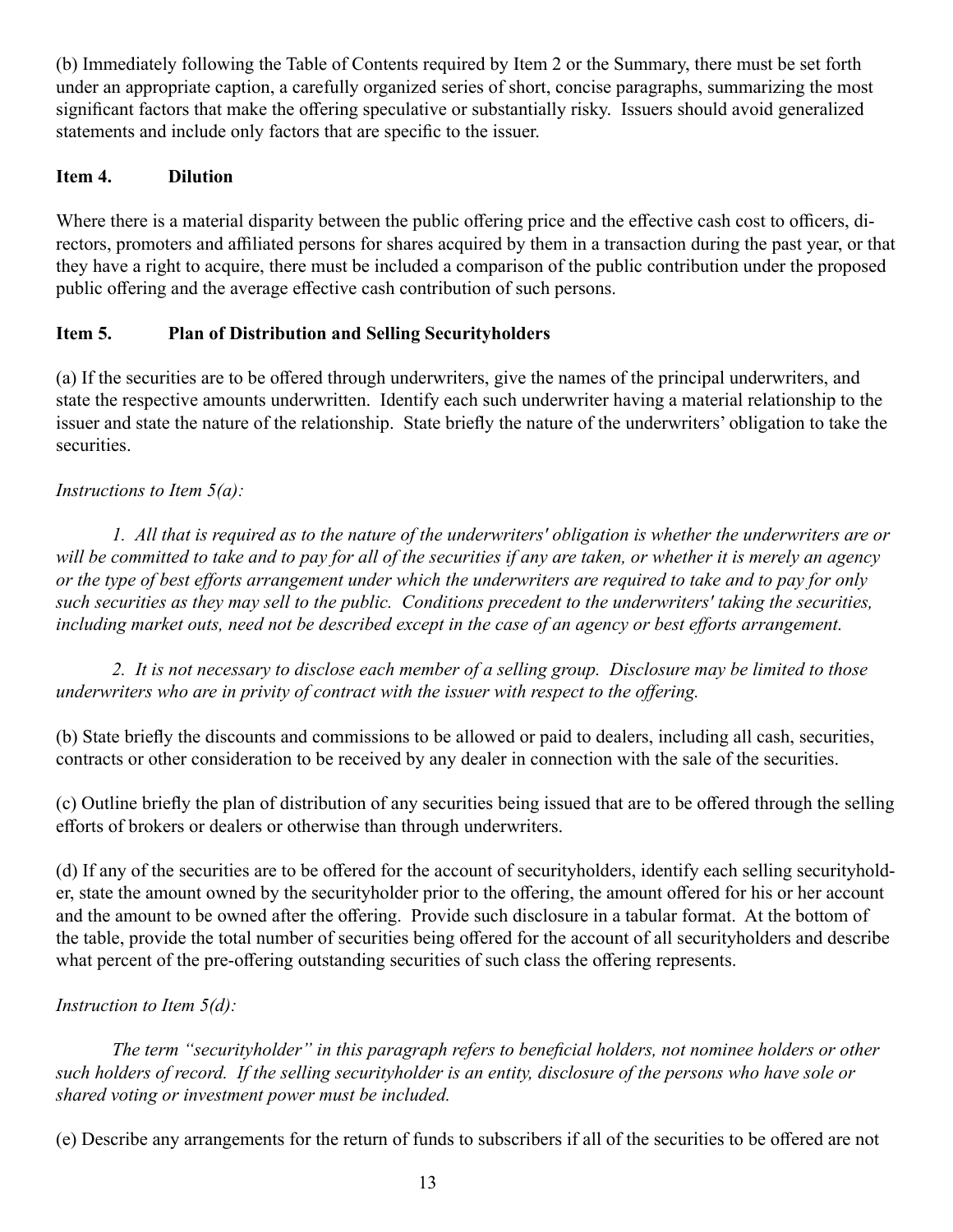sold. If there are no such arrangements, so state.

(f) If there will be a material delay in the payment of the proceeds of the offering by the underwriter to the issuer, the salient provisions in this regard and the effects on the issuer must be stated.

(g) Describe any arrangement to (1) limit or restrict the sale of other securities of the same class as those to be offered for the period of distribution, (2) stabilize the market for any of the securities to be offered, or (3) withhold commissions, or otherwise to hold each underwriter or dealer responsible for the distribution of its participation.

(h) Identify any underwriter that intends to confirm sales to any accounts over which it exercises discretionary authority and include an estimate of the amount of securities so intended to be confirmed.

*Instruction to Item 5:*

*Attention is directed to the provisions of Rules 10b-9 [17 CFR 240.10b-9] and 15c2-4 [17 CFR 240.15c2-4] under the Securities Exchange Act of 1934. These rules outline, among other things, antifraud provisions concerning the return of funds to subscribers and the transmission of proceeds of an offering to a seller.*

#### **Item 6. Use of Proceeds to Issuer**

State the principal purposes for which the net proceeds to the issuer from the securities to be offered are intended to be used and the approximate amount intended to be used for each such purpose. If the issuer will not receive any of proceeds from the offering, so state.

#### *Instructions to Item 6:*

*1. If any substantial portion of the proceeds has not been allocated for particular purposes, a statement to that effect must be made together with a statement of the amount of proceeds not so allocated.*

*2. State whether or not the proceeds will be used to compensate or otherwise make payments to officers or directors of the issuer or any of its subsidiaries.*

*3. For best efforts offerings, describe any anticipated material changes in the use of proceeds if all of the securities being qualified on the offering statement are not sold.* 

*4. If an issuer must provide the disclosure described in Item 9(c) the use of proceeds and plan of operations should be consistent.*

*5. If any material amounts of other funds are to be used in conjunction with the proceeds, state the amounts and sources of such other funds and whether such funds are firm or contingent.*

*6. If any material part of the proceeds is to be used to discharge indebtedness, describe the material terms of such indebtedness. If the indebtedness to be discharged was incurred within one year, describe the use of the proceeds arising from such indebtedness.*

*7. If any material amount of the proceeds is to be used to acquire assets, otherwise than in the ordinary course of business, briefly describe and state the cost of the assets. If the assets are to be acquired from affiliates of the issuer or their associates, give the names of the persons from whom they are to be acquired and set*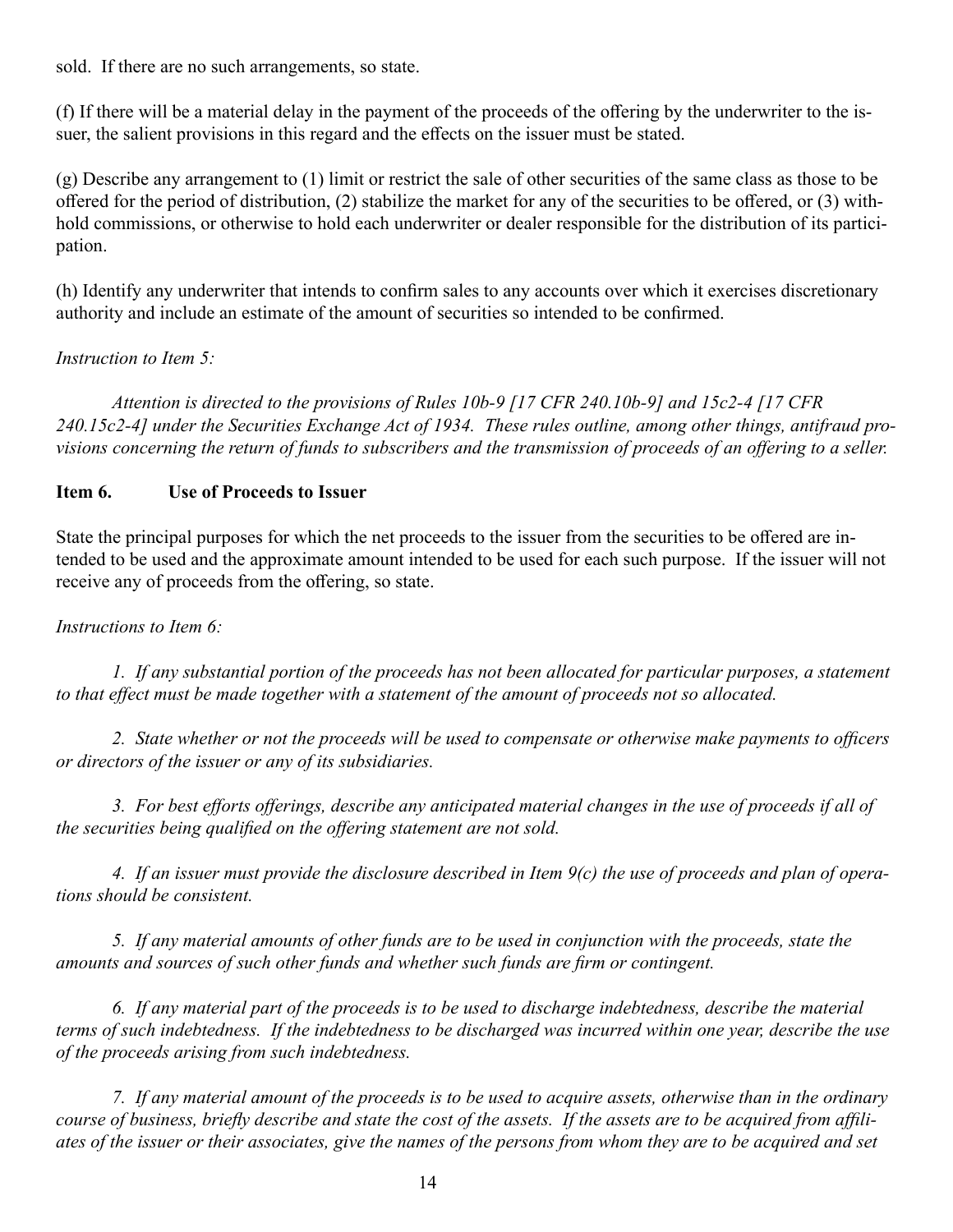*forth the basis used in determining the purchase price to the issuer.*

*8. The issuer may reserve the right to change the use of proceeds, so long as the reservation is prominently disclosed in the section where the use of proceeds is discussed. It is not necessary to describe the possible alternative uses of proceeds unless the issuer believes that a change in circumstances leading to an alternative use of proceeds is likely to occur.*

#### **Item 7. Description of Business**

(a) Narrative description of business.

 (1) Describe the business done and intended to be done by the issuer and its subsidiaries and the general development of the business during the past three years or such shorter period as the issuer may have been in business. Such description must include, but not be limited to, a discussion of the following factors if such factors are material to an understanding of the issuer's business:

 (i) The principal products and services of the issuer and the principal market for and method of distribution of such products and services.

 (ii) The status of a product or service if the issuer has made public information about a new product or service that would require the investment of a material amount of the assets of the issuer or is otherwise material.

 (iii) [Reserved]

time.

 (iv) The total number of persons employed by the issuer, indicating the number employed full

 (v) Any bankruptcy, receivership or similar proceeding.

 (vi) Any legal proceedings material to the business or financial condition of the issuer.

 (vii) Any material reclassification, merger, consolidation, or purchase or sale of a significant amount of assets not in the ordinary course of business.

 (2) The issuer must also describe those distinctive or special characteristics of the issuer's operation or industry that are reasonably likely to have a material impact upon the issuer's future financial performance. Examples of factors that might be discussed include dependence on one or a few major customers or suppliers (including suppliers of raw materials or financing), effect of existing or probable governmental regulation (including environmental regulation), material terms of and/or expiration of material labor contracts or patents, trademarks, licenses, franchises, concessions or royalty agreements, unusual competitive conditions in the industry, cyclicality of the industry and anticipated raw material or energy shortages to the extent management may not be able to secure a continuing source of supply.

### (b) [Reserved]

(c) Industry Guides. The disclosure guidelines in all Securities Act Industry Guides must be followed. To the extent that the industry guides are codified into Regulation S-K, the Regulation S-K industry disclosure items must be followed.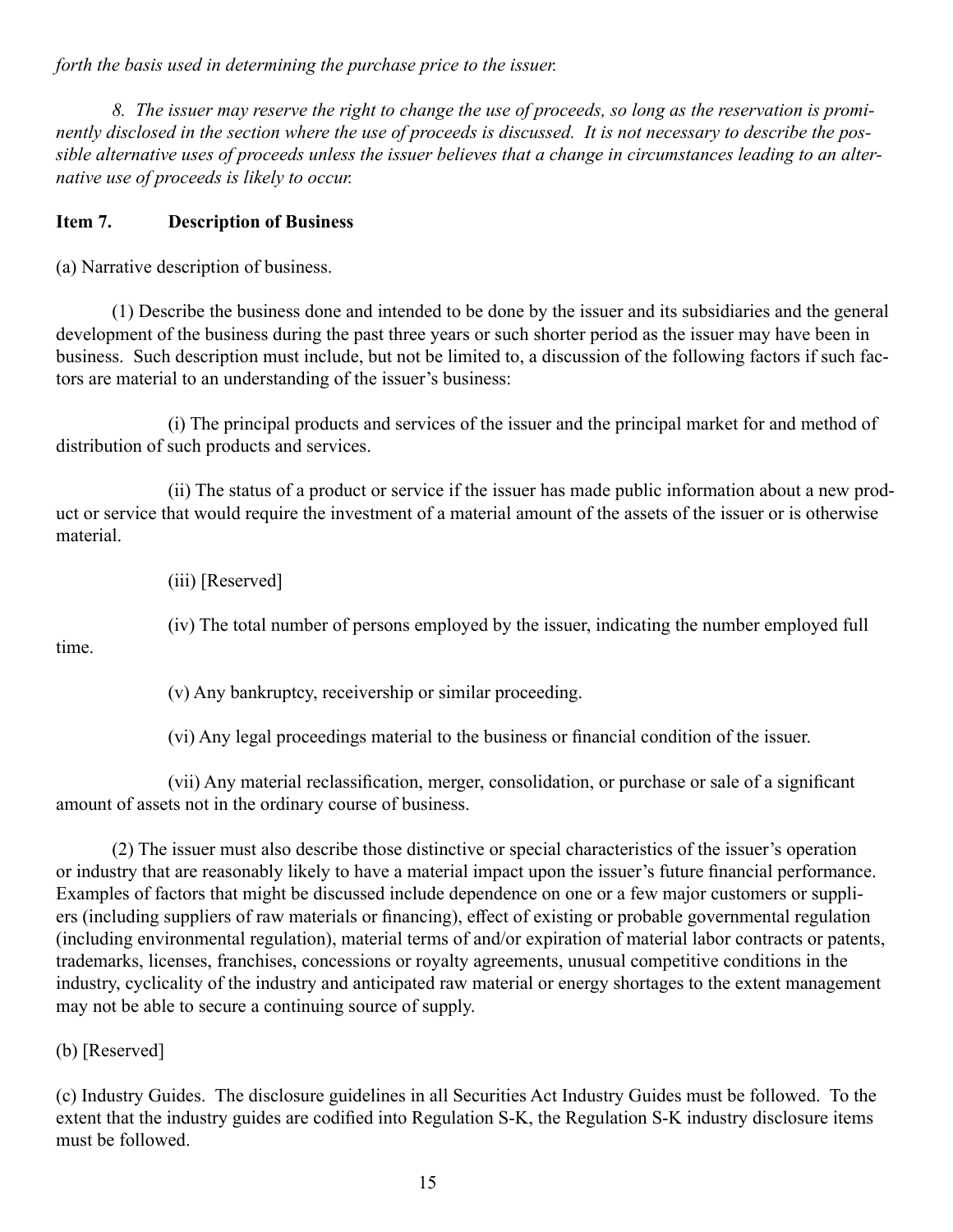(d) For offerings of limited partnership or limited liability company interests, an issuer must comply with the Commission's interpretive views on substantive disclosure requirements set forth in Securities Act Release No. 6900 (June 17, 1991).

## **Item 8. Description of Property**

 (a) State briefly the location and general character of any principal plants or other material physical properties of the issuer and its subsidiaries. If any such property is not held in fee or is held subject to any major encumbrance, so state and briefly describe how held. Include information regarding the suitability, adequacy, productive capacity and extent of utilization of the properties and facilities used in the issuer's business.

 (b) Issuers engaged in mining operations must refer to and, if required, provide the disclosure under subpart 1300 of Regulation S-K (§§ 229.1300 through 1305), in addition to any disclosure required by this Item. *Instruction to Item 8:*

*Except as required by paragraph (b) of this Item, detailed descriptions of the physical characteristics of individual properties or legal descriptions by metes and bounds are not required and should not be given.*

## **Item 9. Management's Discussion and Analysis of Financial Condition and Results of Operations**

Discuss the issuer's financial condition, changes in financial condition and results of operations for each year and interim period for which financial statements are required, including the causes of material changes from year to year or period to period in financial statement line items, to the extent necessary for an understanding of the issuer's business as a whole. Information provided also must relate to the segment information of the issuer. Provide the information specified below as well as such other information that is necessary for an investor's understanding of the issuer's financial condition, changes in financial condition and results of operations.

(a) Operating results. Provide information regarding significant factors, including unusual or infrequent events or transactions or new developments, materially affecting the issuer's income from operations, and, in each case, indicating the extent to which income was so affected. Describe any other significant component of revenue or expenses necessary to understand the issuer's results of operations. To the extent that the financial statements disclose material changes in net sales or revenues, provide a narrative discussion of the extent to which such changes are attributable to changes in prices or to changes in the volume or amount of products or services being sold or to the introduction of new products or services.

### *Instruction to Item 9(a):*

*1. The discussion and analysis shall focus specifically on material events and uncertainties known to management that would cause reported financial information not to be necessarily indicative of future operating results or of future financial condition. This would include descriptions and amounts of (A) matters that would have an impact on future operations that have not had an impact in the past, and (B) matters that have had an impact on reported operations that are not expected to have an impact upon future operations.*

*2. Where the consolidated financial statements reveal material changes from year to year in one or more line items, the causes for the changes shall be described to the extent necessary to an understanding of the issuer's businesses as a whole. If the causes for a change in one line item also relate to other line items, no repetition is required and a line-by-line analysis of the financial statements as a whole is not required or gener-*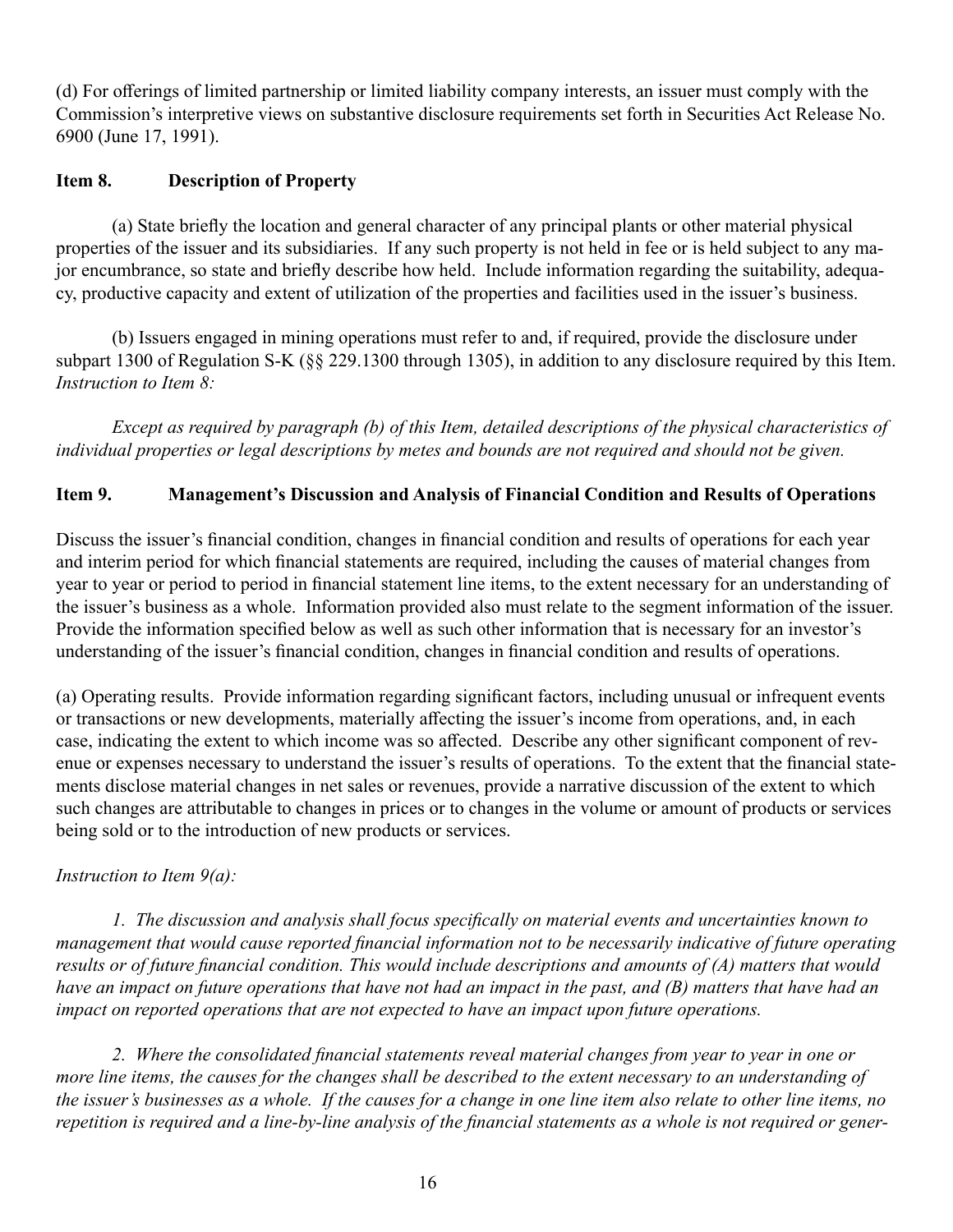*ally appropriate. Issuers need not recite the amounts of changes from year to year which are readily computable from the financial statements. The discussion must not merely repeat numerical data contained in the consolidated financial statements.*

*3. When interim period financial statements are included, discuss any material changes in financial condition from the end of the preceding fiscal year to the date of the most recent interim balance sheet provided. Discuss any material changes in the issuer's results of operations with respect to the most recent fiscal yearto-date period for which a statement of comprehensive income (or statement of net income if comprehensive income is presented in two separate but consecutive financial statements or if no other comprehensive income) is provided and the corresponding year-to-date period of the preceding fiscal year.*

(b) Liquidity and capital resources. Provide information regarding the following:

 (1) the issuer's liquidity (both short and long term), including a description and evaluation of the internal and external sources of liquidity and a brief discussion of any material unused sources of liquidity. If a material deficiency in liquidity is identified, indicate the course of action that the issuer has taken or proposes to take to remedy the deficiency.

 (2) the issuer's material commitments for capital expenditures as of the end of the latest fiscal year and any subsequent interim period and an indication of the general purpose of such commitments and the anticipated sources of funds needed to fulfill such commitments.

(c) Plan of Operations. Issuers (including predecessors) that have not received revenue from operations during each of the three fiscal years immediately before the filing of the offering statement (or since inception, whichever is shorter) must describe, if formulated, their plan of operation for the 12 months following the commencement of the proposed offering. If such information is not available, the reasons for its unavailability must be stated. Disclosure relating to any plan must include, among other things, a statement indicating whether, in the issuer's opinion, the proceeds from the offering will satisfy its cash requirements or whether it anticipates it will be necessary to raise additional funds in the next six months to implement the plan of operations.

(d) Trend information. The issuer must identify the most significant recent trends in production, sales and inventory, the state of the order book and costs and selling prices since the latest financial year. The issuer also must discuss, for at least the current financial year, any known trends, uncertainties, demands, commitments or events that are reasonably likely to have a material effect on the issuer's net sales or revenues, income from continuing operations, profitability, liquidity or capital resources, or that would cause reported financial information not necessarily to be indicative of future operating results or financial condition.

## **Item 10. Directors, Executive Officers and Significant Employees**

(a) For each of the directors, persons nominated or chosen to become directors, executive officers, persons chosen to become executive officers, and significant employees, provide the information specified below in substantially the following tabular format: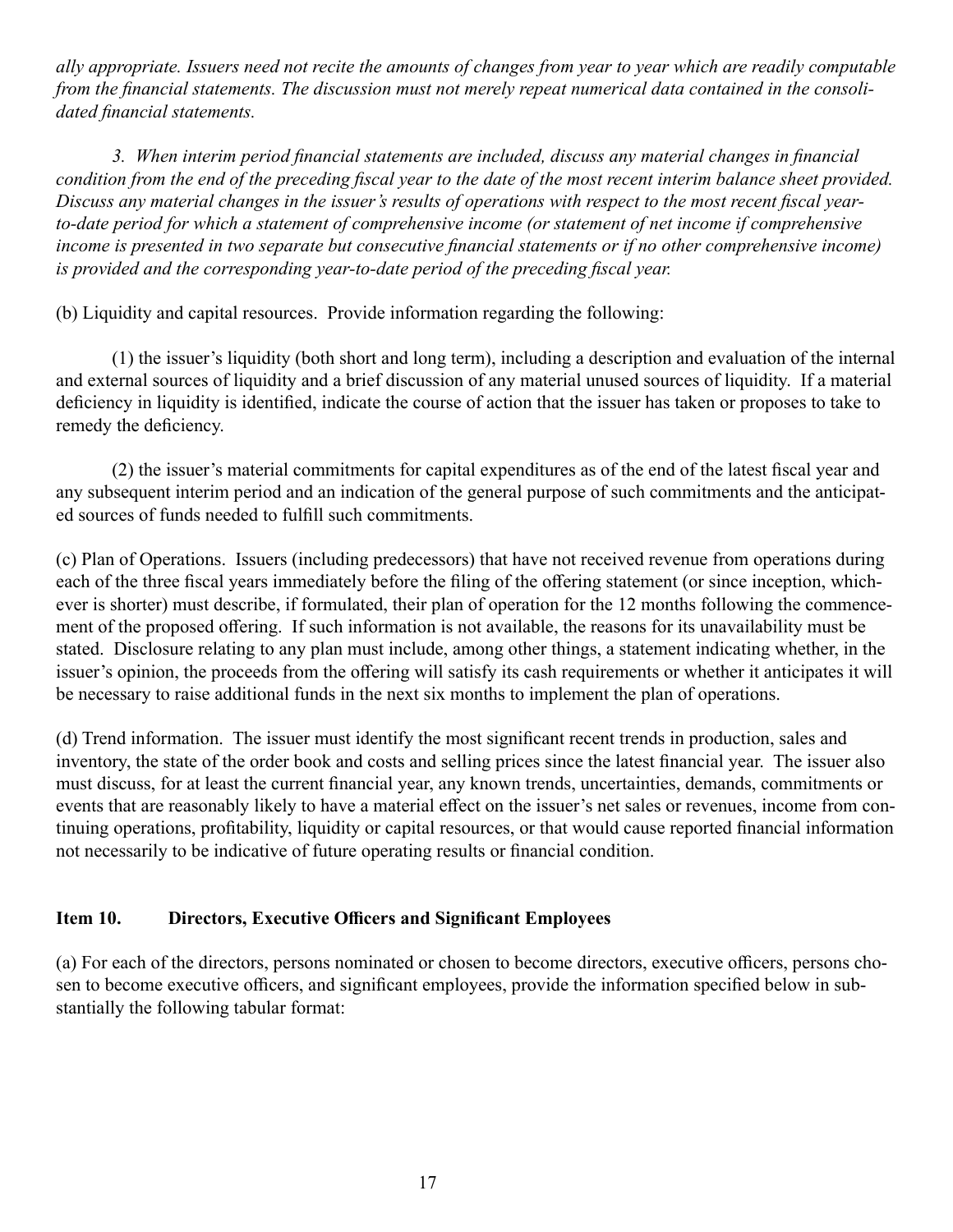| Name                          | Position | Age | Term of Office $(1)$ | Approximate hours per<br>week for part-time<br>employes(2) |
|-------------------------------|----------|-----|----------------------|------------------------------------------------------------|
| <b>Executive Officers:</b>    |          |     |                      |                                                            |
| Directors:                    |          |     |                      |                                                            |
| <b>Significant Employees:</b> |          |     |                      |                                                            |

 (1) Provide the month and year of the start date and, if applicable, the end date. To the extent you are unable to provide specific dates, provide such other description in the table or in an appropriate footnote clarifying the term of office. If the person is a nominee or chosen to become a director or executive officer, it must be indicated in this column or by footnote.

 (2) For executive officers and significant employees that are working part-time, indicate approximately the average number of hours per week or month such person works or is anticipated to work. This column may be left blank for directors. The entire column may be omitted if all those listed in the table work full time for the issuer.

In a footnote to the table, briefly describe any arrangement or understanding between the persons described above and any other persons (naming such persons) pursuant to which the person was or is to be selected to his or her office or position.

*Instructions to Item 10(a):*

*1. No nominee or person chosen to become a director or person chosen to be an executive officer who has not consented to act as such may be named in response to this item.*

*2. The term "executive officer" means the president, secretary, treasurer, any vice president in charge of a principal business function (such as sales, administration, or finance) and any other person who performs similar policy making functions for the issuer.*

*3. The term "significant employee" means persons such as production managers, sales managers, or research scientists, who are not executive officers, but who make or are expected to make significant contributions to the business of the issuer.*

(b) Family relationships. State the nature of any family relationship between any director, executive officer, person nominated or chosen by the issuer to become a director or executive officer or any significant employee.

*Instruction to Item 10(b):*

*The term "family relationship" means any relationship by blood, marriage, or adoption, not more remote than first cousin.*

(c) Business experience. Give a brief account of the business experience during the past five years of each director, executive officer, person nominated or chosen to become a director or executive officer, and each signifi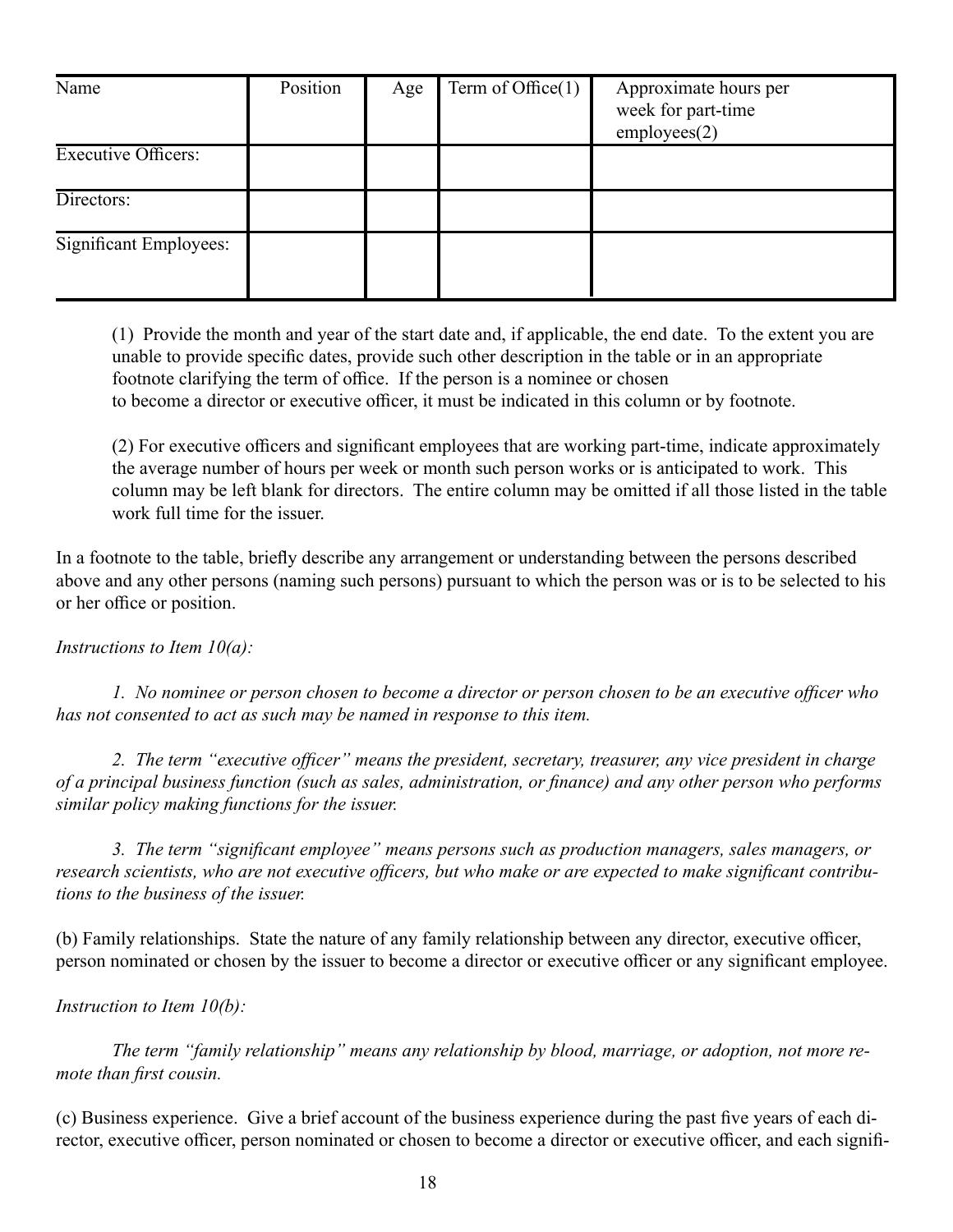cant employee, including his or her principal occupations and employment during that period and the name and principal business of any corporation or other organization in which such occupations and employment were carried on. When an executive officer or significant employee has been employed by the issuer for less than five years, a brief explanation must be included as to the nature of the responsibilities undertaken by the individual in prior positions to provide adequate disclosure of this prior business experience. What is required is information relating to the level of the employee's professional competence, which may include, depending upon the circumstances, such specific information as the size of the operation supervised.

(d) Involvement in certain legal proceedings. Describe any of the following events which occurred during the past five years and which are material to an evaluation of the ability or integrity of any director, person nominated to become a director or executive officer of the issuer:

 (1) A petition under the federal bankruptcy laws or any state insolvency law was filed by or against, or a receiver, fiscal agent or similar officer was appointed by a court for the business or property of such person, or any partnership in which he was general partner at or within two years before the time of such filing, or any corporation or business association of which he was an executive officer at or within two years before the time of such filing; or

 (2) Such person was convicted in a criminal proceeding (excluding traffic violations and other minor offenses).

# **Item 11. Compensation of Directors and Executive Officers**

(a) Provide, in substantially the tabular format indicated, the annual compensation of each of the three highest paid persons who were executive officers or directors during the issuer's last completed fiscal year.

| Name | Capacities in which             | Cash         | Other        | Total        |
|------|---------------------------------|--------------|--------------|--------------|
|      | compensation was received       | compensation | compensation | compensation |
|      | (e.g., Chief Executive Officer, | (\$`         | $\downarrow$ | (P           |
|      | director, etc.)                 |              |              |              |
|      |                                 |              |              |              |
|      |                                 |              |              |              |
|      |                                 |              |              |              |

(b) Provide the aggregate annual compensation of the issuer's directors as a group for the issuer's last completed fiscal year. Specify the total number of directors in the group.

(c) For Tier 1 offerings, the annual compensation of the three highest paid persons who were executive officers or directors and the aggregate annual compensation of the issuer's directors may be provided as a group, rather than as specified in paragraphs (a) and (b) of this item. In such case, issuers must specify the total number of persons in the group.

(d) Briefly describe all proposed compensation to be made in the future pursuant to any ongoing plan or arrangement to the individuals specified in paragraphs (a) and (b) of this item. The description must include a summary of how each plan operates, any performance formula or measure in effect (or the criteria used to determine payment amounts), the time periods over which the measurements of benefits will be determined, payment schedules, and any recent material amendments to the plan. Information need not be included with respect to any group life, health, hospitalization, or medical reimbursement plans that do not discriminate in scope, terms or operation in favor of executive officers or directors of the issuer and that are available generally to all salaried employees.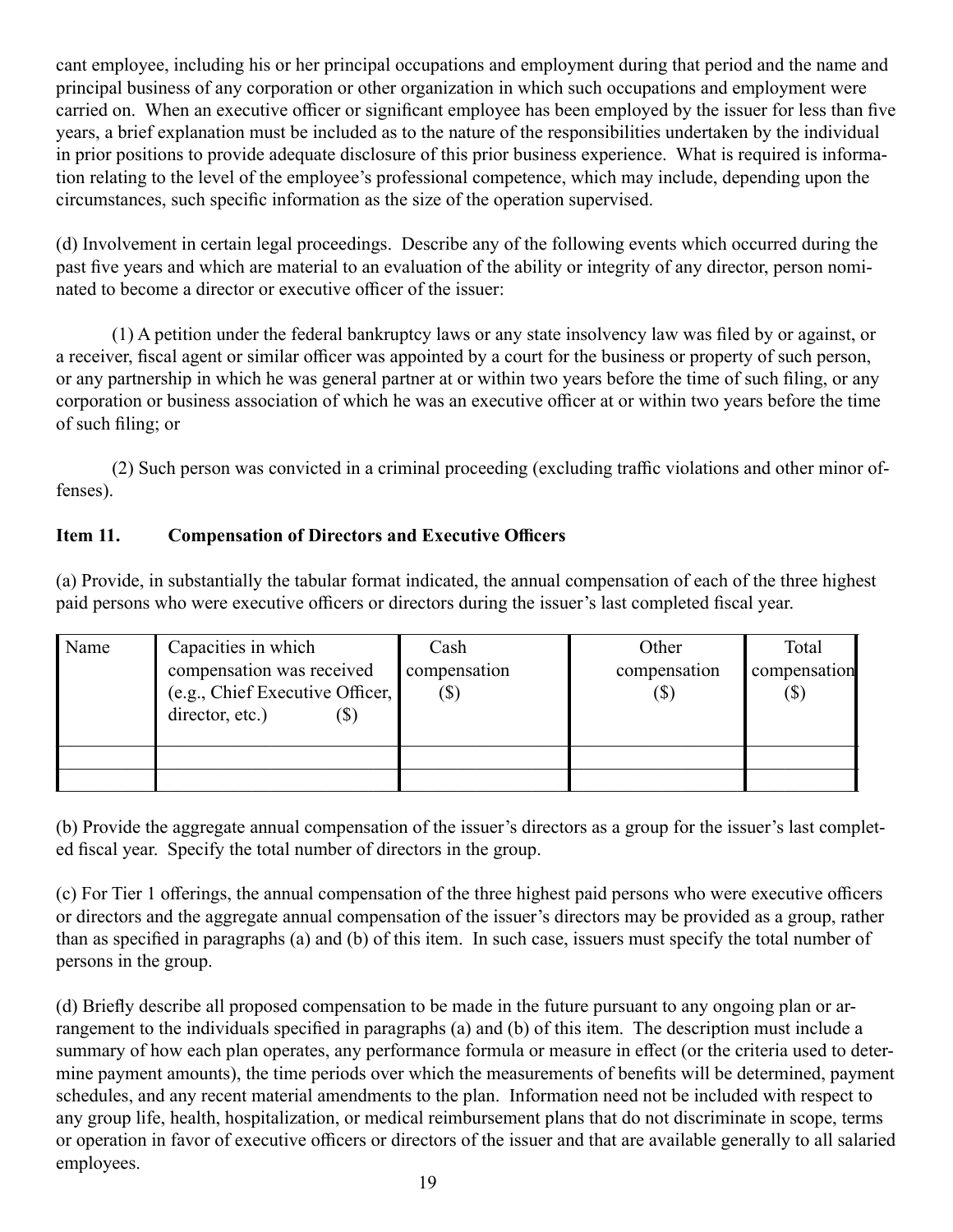*Instructions to Item 11:*

*1. In case of compensation paid or to be paid otherwise than in cash, if it is impracticable to determine the cash value thereof, state in a note to the table the nature and amount thereof.*

*2. This item is to be answered on an accrual basis if practicable; if not so answered, state the basis used.*

## **Item 12. Security Ownership of Management and Certain Securityholders**

(a) Include the information specified in paragraph (b) of this item as of the most recent practicable date (stating the date used), in substantially the tabular format indicated, with respect to voting securities beneficially owned by:

(1) all executive officers and directors as a group, individually naming each director or executive officer who beneficially owns more than 10% of any class of the issuer's voting securities;

(2) any other securityholder who beneficially owns more than 10% of any class of the issuer's voting securities as such beneficial ownership would be calculated if the issuer were subject to Rule 13d-3(d)(1) of the Securities Exchange Act of 1934.

(b) Beneficial Ownership Table:

| Title of<br>class | Name and address<br>of beneficial<br>owner(1) | Amount and nature of<br>beneficial ownership | Amount and nature of<br>beneficial ownership<br>acquirable(2) | Percent of<br>class(3) |
|-------------------|-----------------------------------------------|----------------------------------------------|---------------------------------------------------------------|------------------------|
|                   |                                               |                                              |                                                               |                        |

 (1) The address given in this column may be a business, mailing, or residential address. The address may be included in an appropriate footnote to the table rather than in this column.

 (2) This column must include the amount of equity securities each beneficial owner has the right to acquire using the manner specified in Rule 13d-3(d)(1) of the Securities Exchange Act of 1934. An appropriate footnote must be included if the column heading does not sufficiently describe the circumstances upon which such securities could be acquired.

 (3) This column must use the amounts contained in the two preceding columns to calculate the percent of class owned by such beneficial owner.

## **Item 13. Interest of Management and Others in Certain Transactions**

(a) Describe briefly any transactions or any currently proposed transactions during the issuer's last two completed fiscal years and the current fiscal year, to which the issuer or any of its subsidiaries was or is to be a participant and the amount involved exceeds \$50,000 for Tier 1 or the lesser of \$120,000 and one percent of the average of the issuer's total assets at year end for the last two completed fiscal years for Tier 2, and in which any of the following persons had or is to have a direct or indirect material interest, naming the person and stating his or her relationship to the issuer, the nature of the person's interest in the transaction and, where practicable, the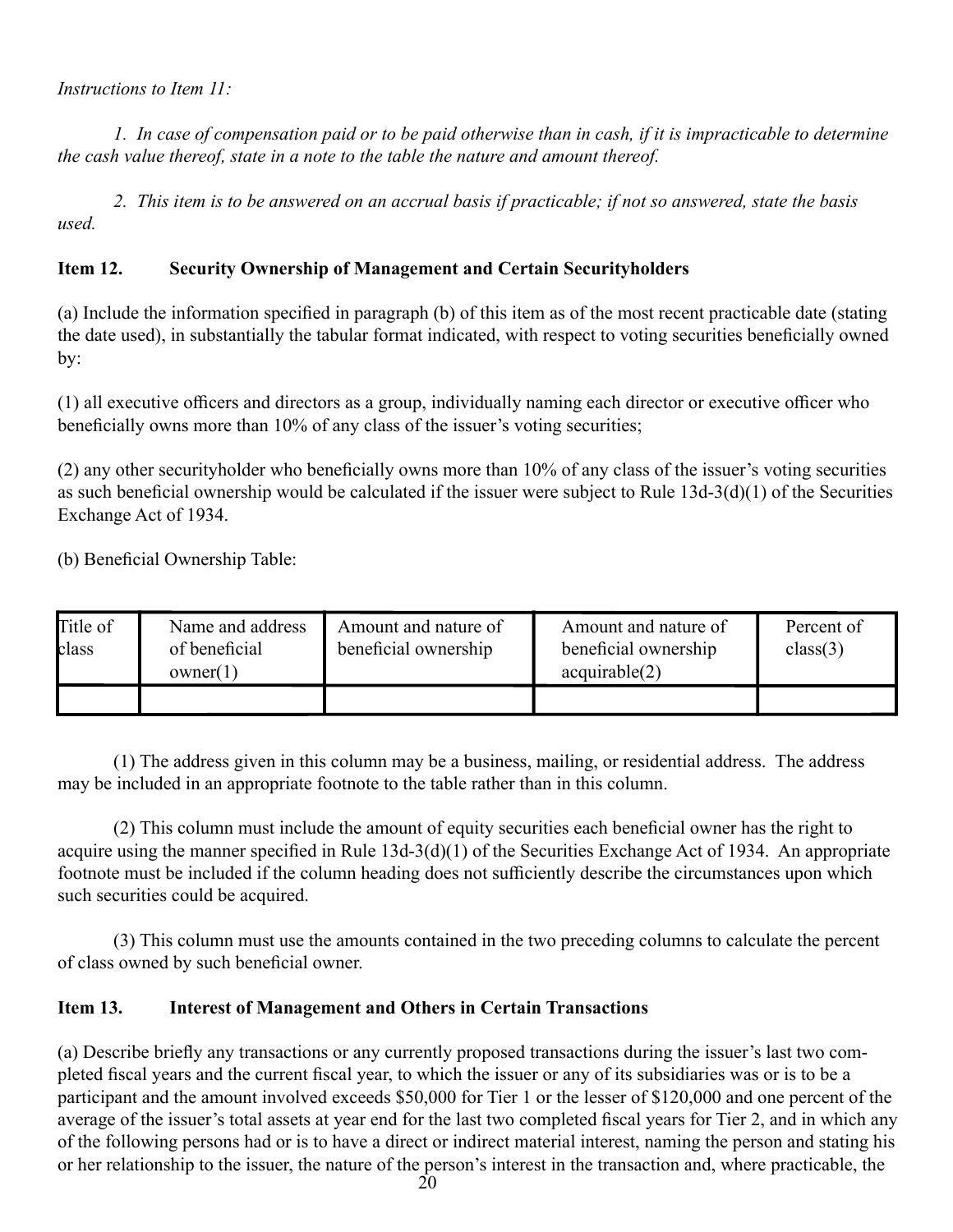amount of such interest:

 (1) Any director or executive officer of the issuer;

 (2) Any nominee for election as a director;

(3) Any securityholder named in answer to Item  $12(a)(2)$ ;

 (4) If the issuer was incorporated or organized within the past three years, any promoter of the issuer; or

 (5) Any immediate family member of the above persons. An "immediate family member" of a person means such person's child, stepchild, parent, stepparent, spouse, sibling, mother-in-law, father-in-law, son-in-law, daughter-in-law, brother-in-law, sister-in-law, or any person (other than a tenant or employee) sharing such person's household.

*Instructions to Item 13(a):*

*1. For purposes of calculating the amount of the transaction described above, all periodic installments*  in the case of any lease or other agreement providing for periodic payments must be aggregated to the extent *they occurred within the time period described in this item.*

*2. No information need be given in answer to this item as to any transaction where:*

*(a) The rates of charges involved in the transaction are determined by competitive bids, or the transaction involves the rendering of services as a common or contract carrier at rates or charges fixed in conformity with law or governmental authority;*

*(b) The transaction involves services as a bank depositary of funds, transfer agent, registrar, trustee under a trust indenture, or similar services;*

*(c) The interest of the specified person arises solely from the ownership of securities of the issuer and the specified person receives no extra or special benefit not shared on a pro-rata basis by all of the holders of securities of the class.*

*3. This item calls for disclosure of indirect as well as direct material interests in transactions. A person who has a position or relationship with a firm, corporation, or other entity which engages in a transaction with the issuer or its subsidiaries may have an indirect interest in such transaction by reason of the position or relationship. However, a person is deemed not to have a material indirect interest in a transaction within the meaning of this item where:*

*(a) the interest arises only (i) from the person's position as a director of another corporation or organization (other than a partnership) that is a party to the transaction, or (ii) from the direct or indirect ownership by the person and all other persons specified in paragraphs (1) through (5) of this item, in the aggregate, of less than a 10 percent equity interest in another person (other than a partnership) that is a party to the transaction, or (iii) from both such position and ownership;*

*(b) the interest arises only from the person's position as a limited partner in a partnership in which the person and all other persons specified in paragraphs (1) through (5) of this item had an interest of less than 10 percent; or*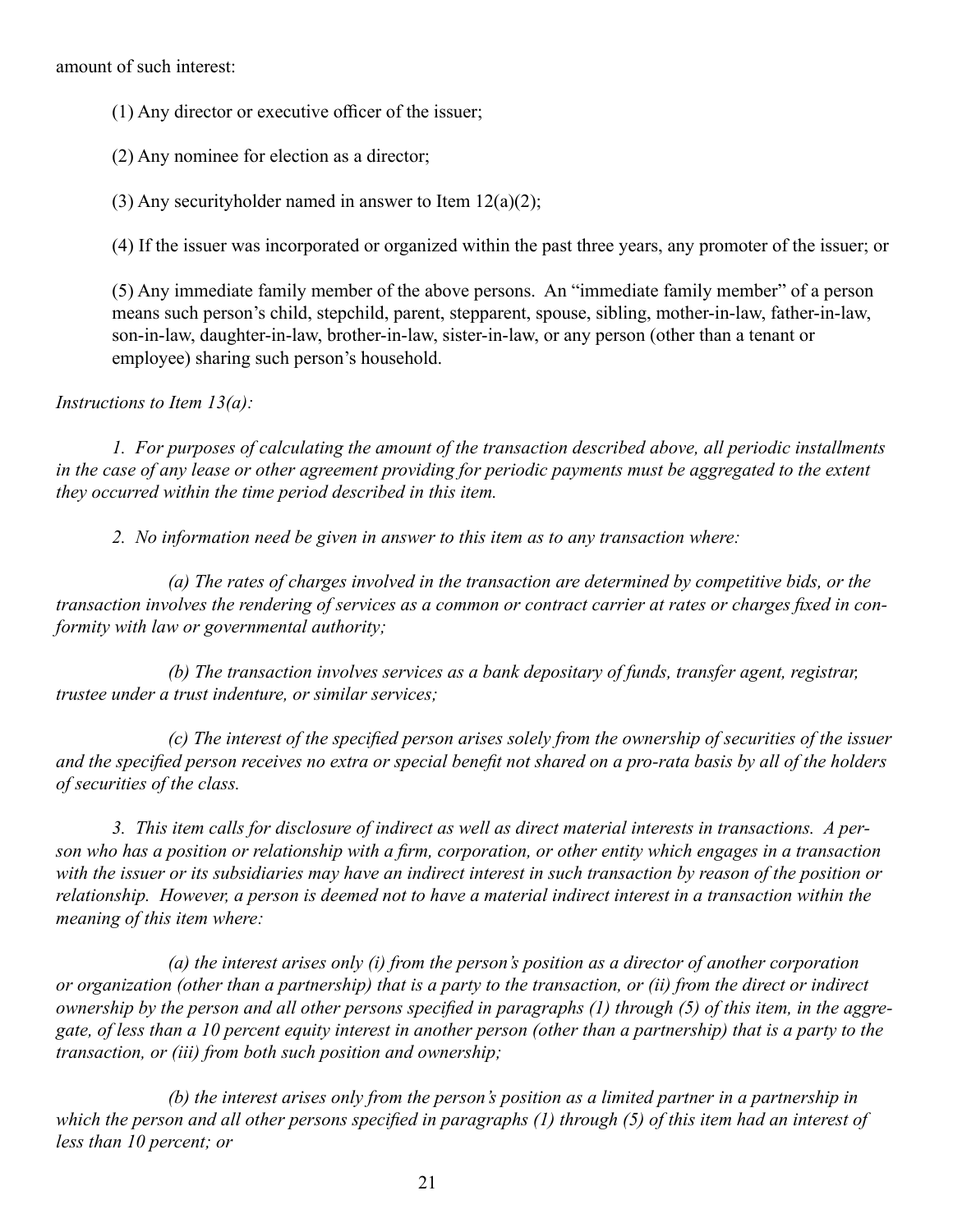*(c) the interest of the person arises solely from the holding of an equity interest (unless the equity interest confers management rights similar to a general partner interest) or a creditor interest in another person that is a party to the transaction with the issuer or any of its subsidiaries and the transaction is not material to the other person.*

*4. Include the name of each person whose interest in any transaction is described and the nature of the relationships by reason of which such interest is required to be described. The amount of the interest of any specified person must be computed without regard to the amount of the profit or loss involved in the transaction. Where it is not practicable to state the approximate amount of the interest, the approximate amount involved in the transaction must be disclosed.*

*5. Information must be included as to any material underwriting discounts and commissions upon the sale of securities by the issuer where any of the specified persons was or is to be a principal underwriter or is a controlling person, or member, of a firm which was or is to be a principal underwriter. Information need not be given concerning ordinary management fees paid by underwriters to a managing underwriter pursuant to an agreement among underwriters, the parties to which do not include the issuer or its subsidiaries.*

*6. As to any transaction involving the purchase or sale of assets by or to any issuer or any subsidiary, otherwise than in the ordinary course of business, state the cost of the assets to the purchaser and, if acquired by the seller within two years before the transaction, the cost to the seller.*

*7. Information must be included in answer to this item with respect to transactions not excluded above which involve compensation from the issuer or its subsidiaries, directly or indirectly, to any of the specified persons for services in any capacity unless the interest of such persons arises solely from the ownership individually and in the aggregate of less than 10 percent of any class of equity securities of another corporation furnishing the services to the issuer or its subsidiaries.*

(b) If any expert named in the offering statement as having prepared or certified any part of the offering statement was employed for such purpose on a contingent basis or, at the time of such preparation or certification or at any time thereafter, had a material interest in the issuer or any of its parents or subsidiaries or was connected with the issuer or any of its subsidiaries as a promoter, underwriter, voting trustee, director, officer or employee, describe the nature of such contingent basis, interest or connection.

## **Item 14. Securities Being Offered**

(a) If capital stock is being offered, state the title of the class and furnish the following information regarding all classes of capital stock outstanding:

(1) Outline briefly: (i) dividend rights; (ii) voting rights; (iii) liquidation rights; (iv) preemptive rights; (v) conversion rights; (vi) redemption provisions; (vii) sinking fund provisions; (viii) liability to further calls or to assessment by the issuer; (ix) any classification of the Board of Directors, and the impact of classification where cumulative voting is permitted or required; (x) restrictions on alienability of the securities being offered; (xi) any provision discriminating against any existing or prospective holder of such securities as a result of such securityholder owning a substantial amount of securities; and (xii) any rights of holders that may be modified otherwise than by a vote of a majority or more of the shares outstanding, voting as a class.

(2) Briefly describe potential liabilities imposed on securityholders under state statutes or foreign law, for example, to employees of the issuer, unless such disclosure would be immaterial because the financial re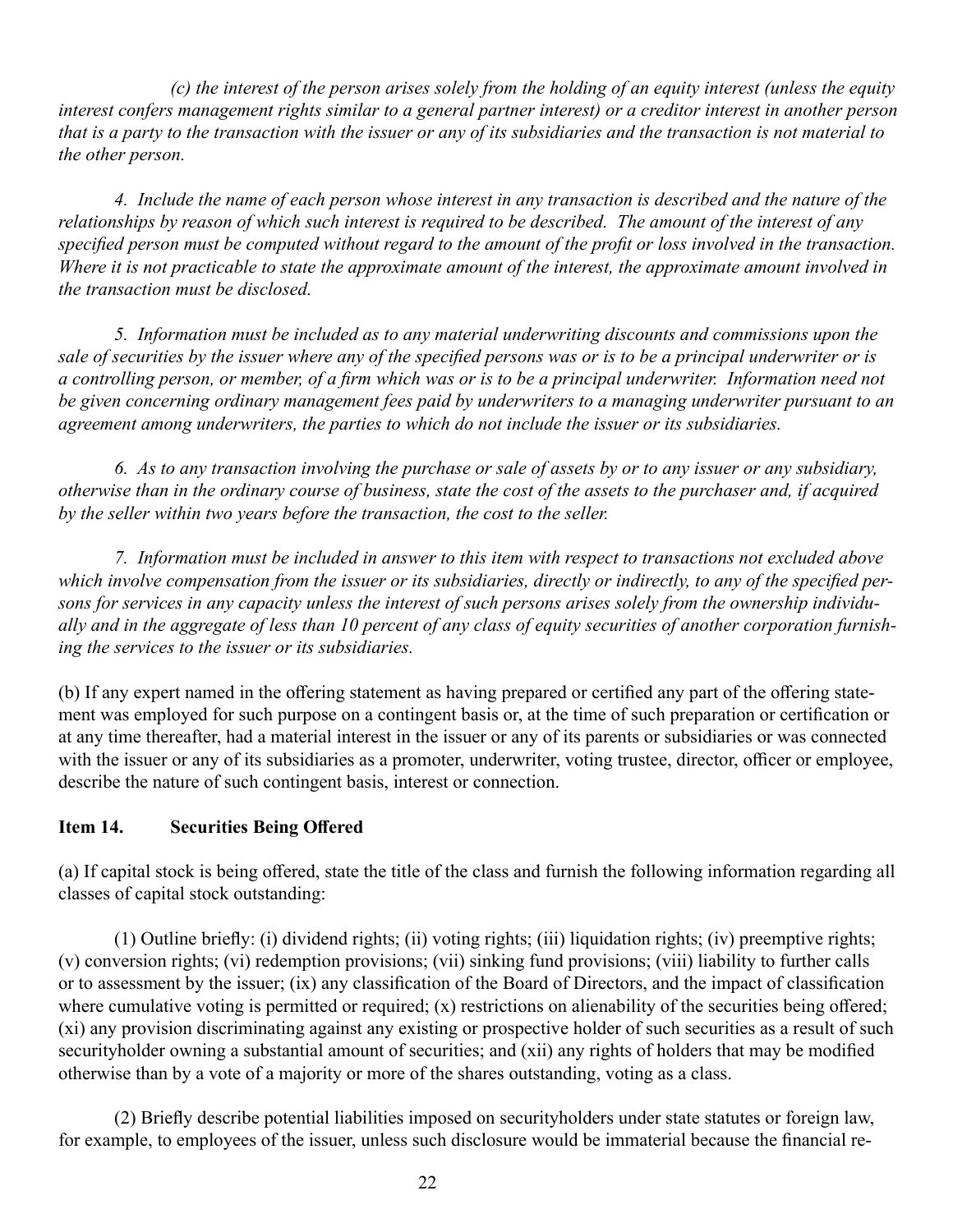sources of the issuer or other factors are such as to make it unlikely that the liability will ever be imposed.

 (3) If preferred stock is to be offered or is outstanding, describe briefly any restriction on the repurchase or redemption of shares by the issuer while there is any arrearage in the payment of dividends or sinking fund installments. If there is no such restriction, so state.

(b) If debt securities are being offered, outline briefly the following:

 (1) Provisions with respect to interest, conversion, maturity, redemption, amortization, sinking fund or retirement.

 (2) Provisions with respect to the kind and priority of any lien securing the issue, together with a brief identification of the principal properties subject to such lien.

 (3) Material affirmative and negative covenants.

*Instruction to Item 14(b):*

*In the case of secured debt there must be stated: (i) the approximate amount of unbonded property available for use against the issuance of bonds, as of the most recent practicable date, and (ii) whether the securities being issued are to be issued against such property, against the deposit of cash, or otherwise.*

(c) If securities described are to be offered pursuant to warrants, rights, or convertible securities, state briefly:

 (1) the amount of securities issuable upon the exercise or conversion of such warrants, convertible securities or rights;

 (2) the period during which and the price at which the warrants, convertible securities or rights are exercisable;

 (3) the amounts of warrants, convertible securities or rights outstanding; and

 (4) any other material terms of such securities.

(d) In the case of any other kind of securities, include a brief description with comparable information to that required in (a), (b) and (c) of Item 14.

#### **Part F/S**

#### **(a) General Rules**

 (1) The appropriate financial statements set forth below of the issuer, or the issuer and its predecessors or any businesses to which the issuer is a successor must be filed as part of the offering statement and included in the offering circular that is distributed to investors.

 (2) Unless the issuer is a Canadian company, financial statements must be prepared in accordance with generally accepted accounting principles in the United States (US GAAP). If the issuer is a Canadian company, such financial statements must be prepared in accordance with either US GAAP or International Financial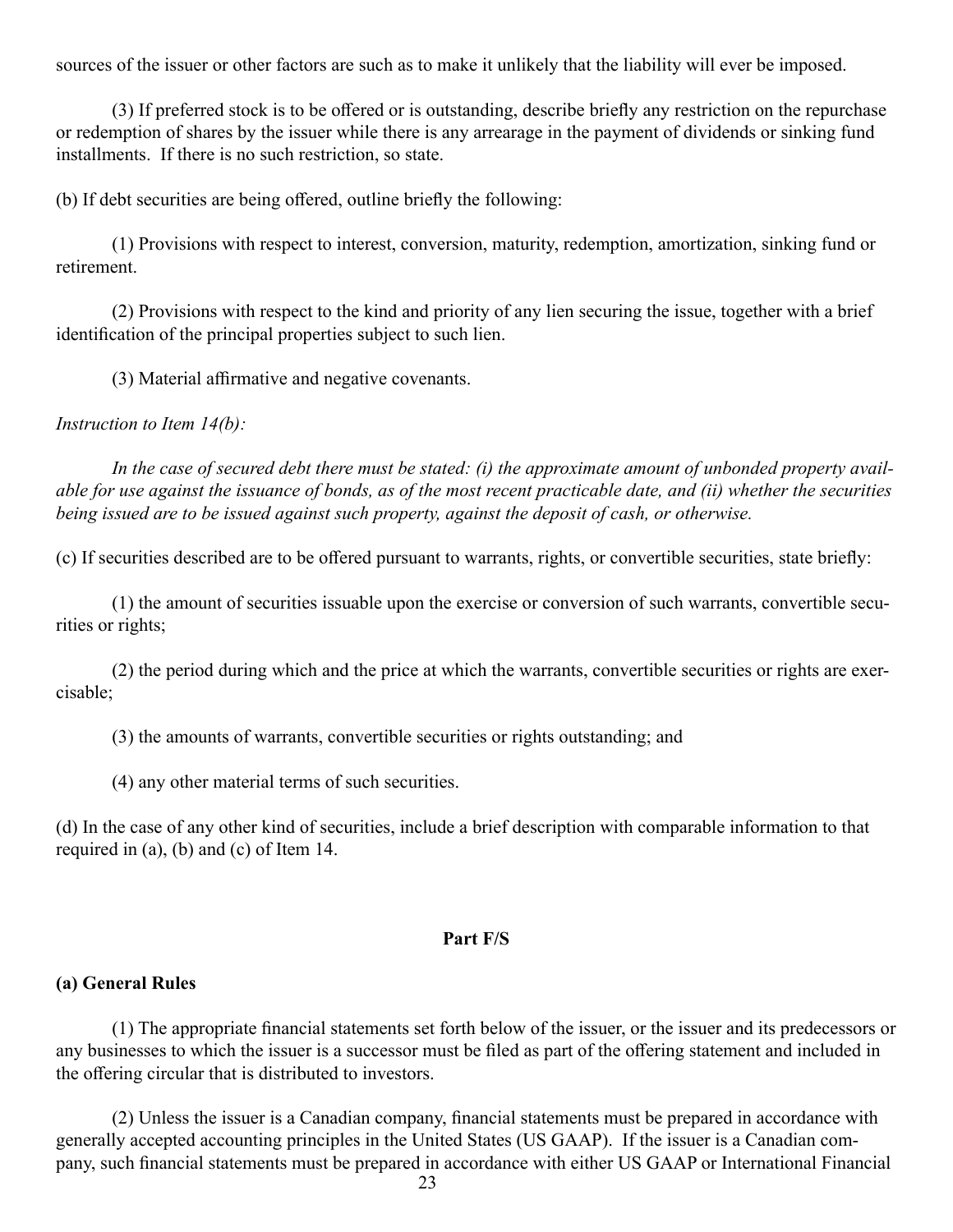Reporting Standards (IFRS) as issued by the International Accounting Standards Board (IASB). If the financial statements comply with IFRS, such compliance must be explicitly and unreservedly stated in the notes to the financial statements and if the financial statements are audited, the auditor's report must include an opinion on whether the financial statements comply with IFRS as issued by the IASB.

 (3) The issuer may elect to delay complying with any new or revised financial accounting standard until the date that a company that is not an issuer (as defined under section 2(a) of the Sarbanes-Oxley Act of 2002 (15 U.S.C. 7201(a)) is required to comply with such new or revised accounting standard, if such standard also applies to companies that are not issuers. Issuers electing such extension of time accommodation must disclose it at the time the issuer files its offering statement and apply the election to all standards. Issuers electing not to use this accommodation must forgo this accommodation for all financial accounting standards and may not elect to rely on this accommodation in any future filings.

### **(b) Financial Statements for Tier 1 Offerings**

 (1) The financial statements prepared pursuant to this paragraph (b), including (b)(7), need not be prepared in accordance with Regulation S-X.

 (2) The financial statements prepared pursuant to paragraph (b), including (b)(7), need not be audited. If the financial statements are not audited, they shall be labeled as "unaudited". However, if an audit of these financial statements is obtained for other purposes and that audit was performed in accordance with either U.S. generally accepted auditing standards or the Standards of the Public Company Accounting Oversight Board by an auditor that is independent pursuant to either the independence standards of the American Institute of Certified Public Accountants (AICPA) or Rule 2 01 of Regulation S-X, those audited financial statements must be filed, and an audit opinion complying with Rule 2-02 of Regulation S-X must be filed along with such financial statements. The auditor may, but need not, be registered with the Public Company Accounting Oversight Board.

 (3) *Consolidated Balance Sheets.* Age of balance sheets at filing and at qualification:

 (A) If the filing is made, or the offering statement is qualified, more than three months but no more than nine months after the most recently completed fiscal year end, include a balance sheet as of the two most recently completed fiscal year ends.

 (B) If the filing is made, or the offering statement is qualified, more than nine months after the most recently completed fiscal year end, include a balance sheet as of the two most recently completed fiscal year ends and an interim balance sheet as of a date no earlier than six months after the most recently completed fiscal year end.

 (C) If the filing is made, or the offering statement is qualified, within three months after the most recently completed fiscal year end, include a balance sheet as of the two fiscal year ends preceding the most recently completed fiscal year end and an interim balance sheet as of a date no earlier than six months after the date of the most recent fiscal year end balance sheet that is required.

 (D) If the filing is made, or the offering statement is qualified, during the period from inception until three months after reaching the annual balance sheet date for the first time, include a balance sheet as of a date within nine months of filing or qualification.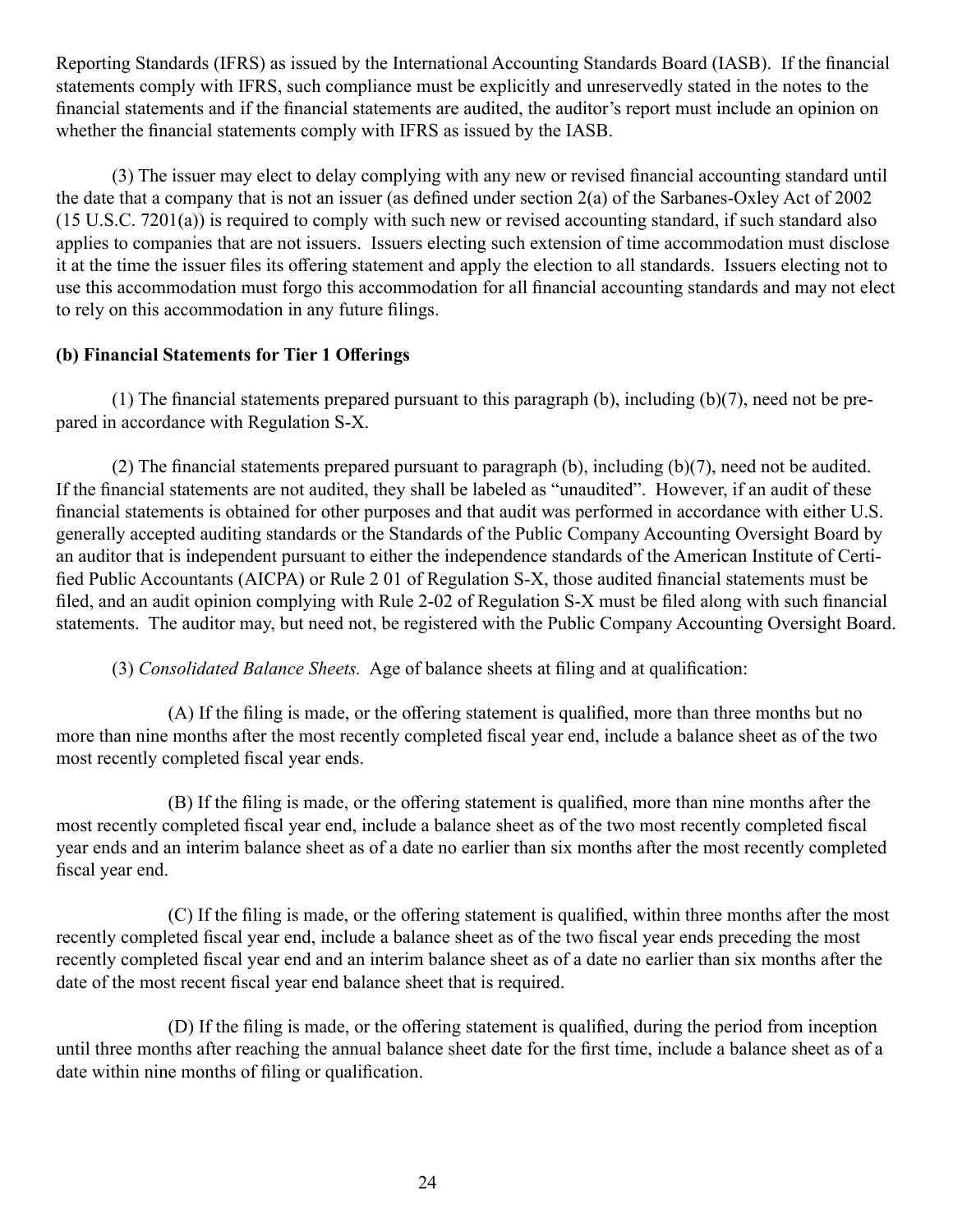(4) Statements of comprehensive income, cash flows, and changes in stockholders' equity. File consolidated statements of comprehensive income (either in a single continuous financial statement or in two separate but consecutive financial statements; or a statement of net income if there was no other comprehensive income), cash flows, and changes in stockholders' equity for each of the two fiscal years preceding the date of the most recent balance sheet being filed or such shorter period as the issuer has been in existence.

#### (5) Interim financial statements.

 (i) If a consolidated interim balance sheet is required by (b)(3) of Part F/S, consolidated interim statements of comprehensive income (either in a single continuous financial statement or in two separate but consecutive financial statements; or a statement of net income if there was no other comprehensive income) and cash flows shall be provided and must cover at least the first six months of the issuer's fiscal year and the corresponding period of the preceding fiscal year. An analysis of the changes in each caption of stockholders' equity presented in the balance sheets must be provided in a note or separate statement. This analysis shall be presented in the form of a reconciliation of the beginning balance to the ending balance for each period for which a statement of comprehensive income is required to be filed with all significant reconciling items described by appropriate captions with contributions from and distributions to owners shown separately. Dividends per share for each class of shares shall also be provided.

 (ii) Interim financial statements of issuers that report under U.S. GAAP may be condensed as described in Rule 8-03(a) of Regulation S-X.

 (iii) The interim statements of comprehensive income for all issuers must be accompanied by a statement that in the opinion of management all adjustments necessary in order to make the interim financial statements not misleading have been included.

 (6) *Oil and Gas Producing Activities.* Issuers engaged in oil and gas producing activities must follow the financial accounting and reporting standards specified in Rule 4-10 of Regulation S-X.

 (7) *Financial Statements of and Disclosures About Other Entities.* The circumstances described below may require you to file financial statements of, or provide disclosures about, other entities in the offering statement. The financial statements of other entities must be presented for the same periods as if the other entity was the issuer as described above in paragraphs (b)(3) and (b)(4) unless a shorter period is specified by the rules below. The financial statements of other entities shall follow the same audit requirement as paragraph (b)(2) of this Part F/S:

 (i) *Financial Statements of and Disclosures About Guarantors and Issuers of Guaranteed Securities*. The requirements of Rule 3-10 of Regulation S-X are applicable to financial statements of a subsidiary that issues securities guaranteed by the parent company or guarantees securities issued by the parent company. However, the reference in Rule 3-10(a) of Regulation S-X to "an issuer or guarantor of a guaranteed security that is registered or being registered is required to file financial statements required by Regulation S-X with respect to the guarantee or guaranteed security" instead refers to "an issuer or guarantor of a guaranteed security that is qualified or being qualified pursuant to Regulation A is required to file financial statements required by Part F/S of Form 1-A with respect to the guarantee or guaranteed security." The definition of "parent company" is the same as in Rule 3-10(b)(1) of Regulation S-X, except that Rule 3-10(b)(1)(ii) instead reads as follows: "Is, or as a result of the subject offering statement will be, required to file reports with the Commission pursuant to Rule 257(b) of Regulation A (§§ 230.251-230.263), or is an Exchange Act reporting company." The parent company must also provide the disclosures required by Rule 13-01 of Regulation S-X. The parent company may elect to provide these disclosures in a footnote to its consolidated financial statements or alternatively, in management's discussion and analysis of financial condition and results of operations described in Item 9 of Form 1-A in its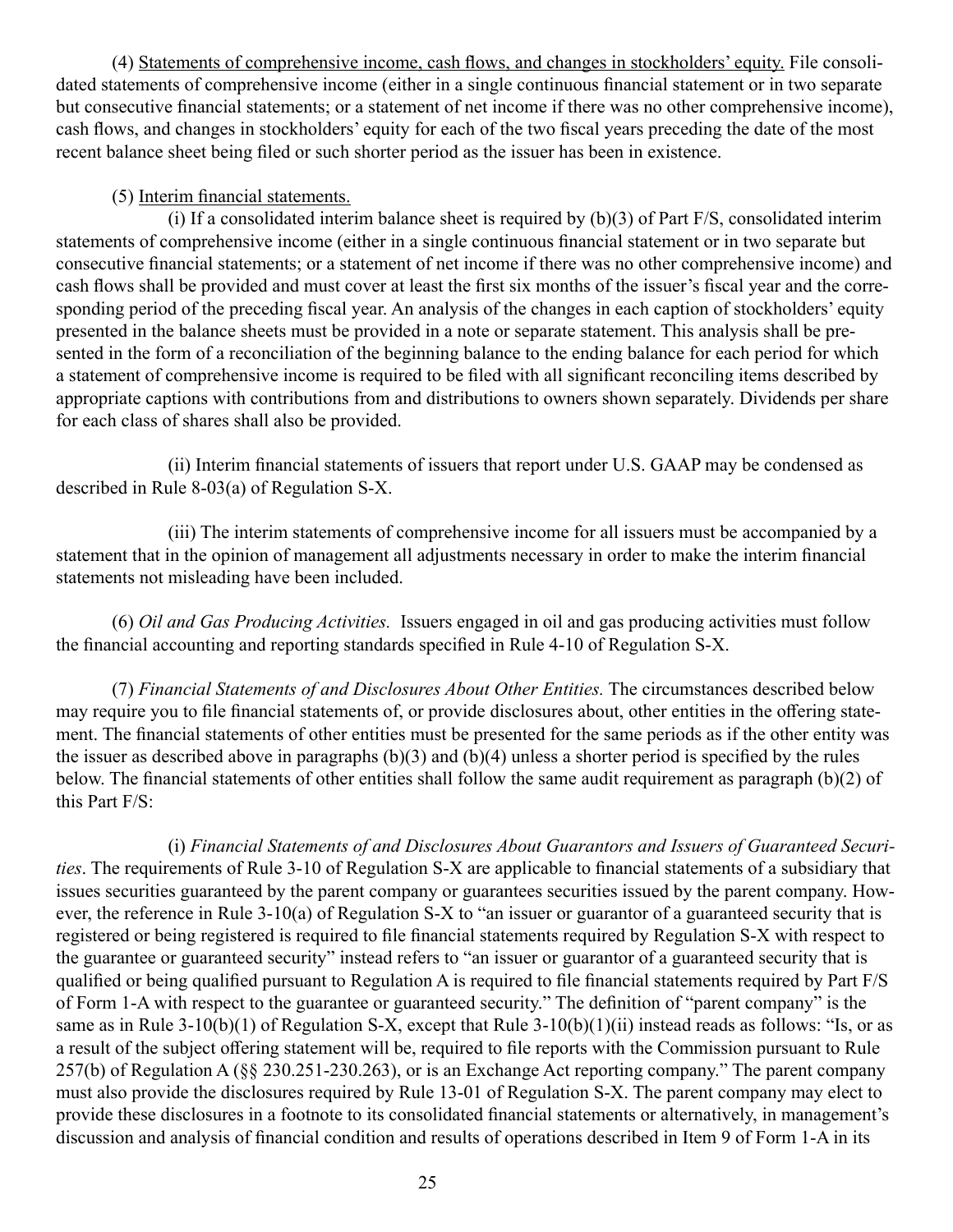offering statement on Form 1-A filed in connection with the offer and sale of the subject securities.

 (ii) *Financial Statements of and Disclosures About Affiliates Whose Securities Collateralize an Issuance*. The requirements of Rules 3-16 or 13-02 of Regulation S-X are applicable if an issuer's securities that are qualified or being qualified pursuant to Regulation A are collateralized by the securities of the issuer's affiliates. Rule 13-02 of Regulation S-X must be followed unless Rule 3-16 of Regulation S-X applies. The issuer may elect to provide the disclosures specified in Rule 13-02 of Regulation S-X in a footnote to its consolidated financial statements or alternatively, in management's discussion and analysis of financial condition and results of operations described in Item 9 of Form 1-A in its offering statement on Form 1-A filed in connection with the offer and sale of the subject securities.

## **(c) Financial Statement Requirements for Tier 2 Offerings**

 (1) In addition to the general rules in paragraph (a), provide the financial statements required by paragraph (b) of this Part F/S, except the following rules should be followed in the preparation of the financial statements:

 (i) Issuers that report under U.S. GAAP and, when applicable, other entities for which financial statements are required, must comply with Article 8 of Regulation S-X, as if they were conducting a registered offering on Form S-1, except the age of financial statements may follow paragraphs (b)(3)-(4) of this Part F/S.

 (ii) Audited financial statements are required for Tier 2 offerings for the issuer and, when applicable, for financial statements of other entities. However, interim financial statements may be unaudited.

 (iii) The audit must be conducted in accordance with either U.S. Generally Accepted Auditing Standards or the standards of the Public Company Accounting Oversight Board (United States) and the report and qualifications of the independent accountant shall comply with the requirements of Article 2 of Regulation S-X. Accounting firms conducting audits for the financial statements included in the offering circular may, but need not, be registered with the Public Company Accounting Oversight Board.

### **PART III—EXHIBITS**

### **Item 16. Index to Exhibits**

 (a) An exhibits index must be presented at the beginning of Part III.

 (b) Each exhibit must be listed in the exhibit index according to the number assigned to it under Item 17 below.

 (c) For incorporation by reference, please refer to General Instruction III of this Form.

## **Item 17. Description of Exhibits**

As appropriate, the following documents must be filed as exhibits to the offering statement.

1. *Underwriting agreement*—Each underwriting contract or agreement with a principal underwriter or letter pursuant to which the securities are to be distributed; where the terms have yet to be finalized, proposed formats may be provided.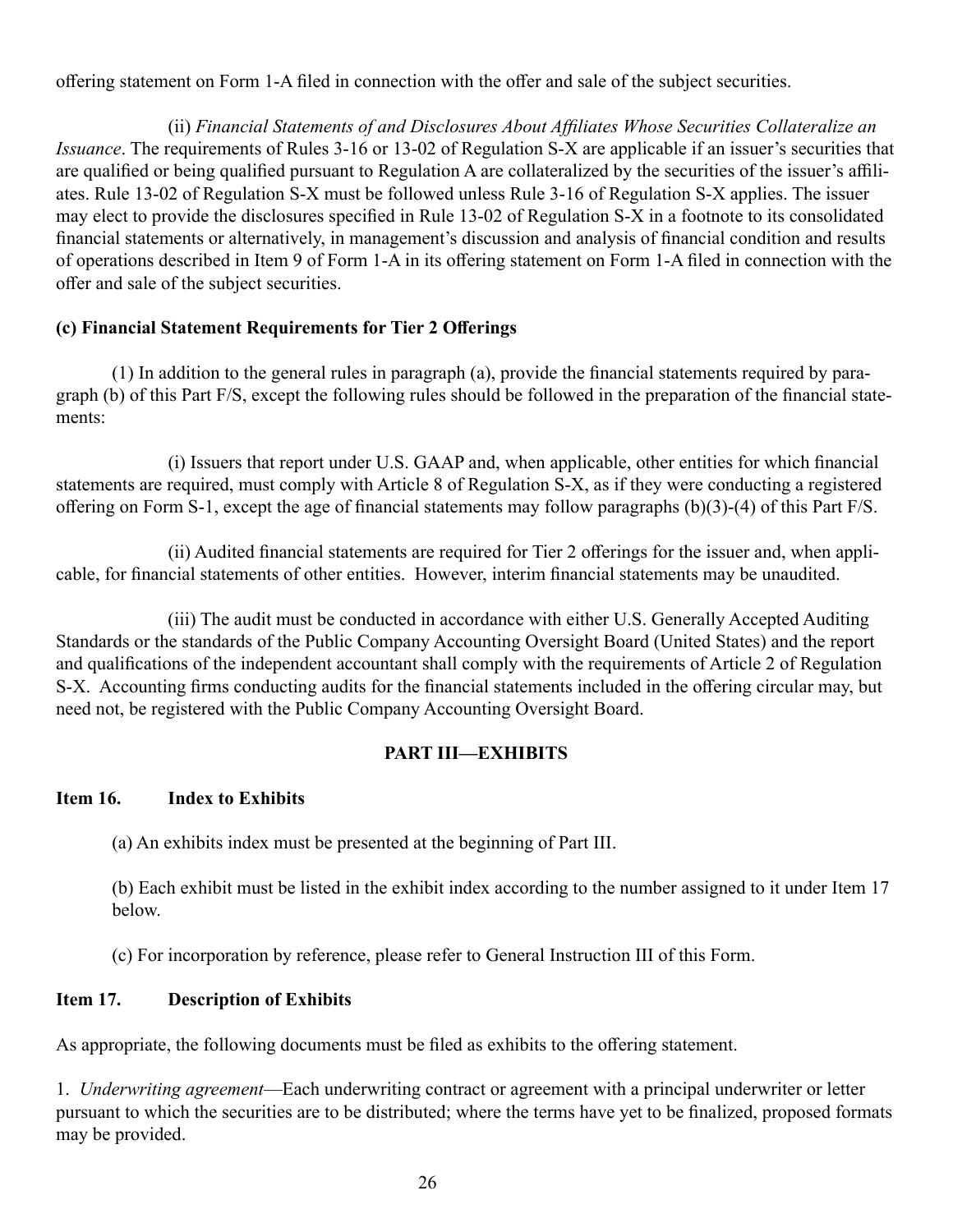2. *Charter and bylaws*—The charter and bylaws of the issuer or instruments corresponding thereto as currently in effect and any amendments thereto.

### 3. *Instruments defining the rights of securityholders*—

 (a) All instruments defining the rights of any holder of the issuer's securities, including but not limited to (i) holders of equity or debt securities being issued; (ii) holders of long-term debt of the issuer, and of all subsidiaries for which consolidated or unconsolidated financial statements are required to be filed.

 (b) The following instruments need not be filed if the issuer agrees to file them with the Commission upon request: (i) instruments defining the rights of holders of long-term debt of the issuer and all of its subsidiaries for which consolidated financial statements are required to be filed if such debt is not being issued pursuant to this Regulation A offering and the total amount of such authorized issuance does not exceed 5% of the total assets of the issuer and its subsidiaries on a consolidated basis; (ii) any instrument with respect to a class of securities that is to be retired or redeemed before the issuance or upon delivery of the securities being issued pursuant to this Regulation A offering and appropriate steps have been taken to assure such retirement or redemption; and (iii) copies of instruments evidencing scrip certificates or fractions of shares.

4. *Subscription agreement*—The form of any subscription agreement to be used in connection with the purchase of securities in this offering.

### 5. *Voting trust agreement*—Any voting trust agreements and amendments.

### 6. *Material contracts*

 (a) Every contract not made in the ordinary course of business that is material to the issuer and is to be performed in whole or in part at or after the filing of the offering statement or was entered into not more than two years before such filing. Only contracts need be filed as to which the issuer or subsidiary of the issuer is a party or has succeeded to a party by assumption or assignment or in which the issuer or such subsidiary has a beneficial interest. Schedules (or similar attachments) to material contracts may be excluded if not material to an investment decision or if the material information contained in such schedules is otherwise disclosed in the agreement or the offering statement. The material contract filed must contain a list briefly identifying the contents of all omitted schedules, together with an agreement to furnish supplementally a copy of any omitted schedule to the Commission upon request.

 (b) If the contract is such as ordinarily accompanies the kind of business conducted by the issuer and its subsidiaries, it is made in the ordinary course of business and need not be filed unless it falls within one or more of the following categories, in which case it must be filed except where immaterial in amount or significance: (i) any contract to which directors, officers, promoters, voting trustees, securityholders named in the offering statement, or underwriters are parties, except where the contract merely involves the purchase or sale of current assets having a determinable market price, at such market price; (ii) any contract upon which the issuer's business is substantially dependent, as in the case of continuing contracts to sell the major part of the issuer's products or services or to purchase the major part of the issuer's requirements of goods, services or raw materials or any franchise or license or other agreement to use a patent, formula, trade secret, process or trade name upon which the issuer's business depends to a material extent; (iii) any contract calling for the acquisition or sale of any property, plant or equipment for a consideration exceeding 15% of such fixed assets of the issuer on a consolidated basis; or (iv) any material lease under which a part of the property described in the offering statement is held by the issuer.

 (c) Any management contract or any compensatory plan, contract or arrangement including, but not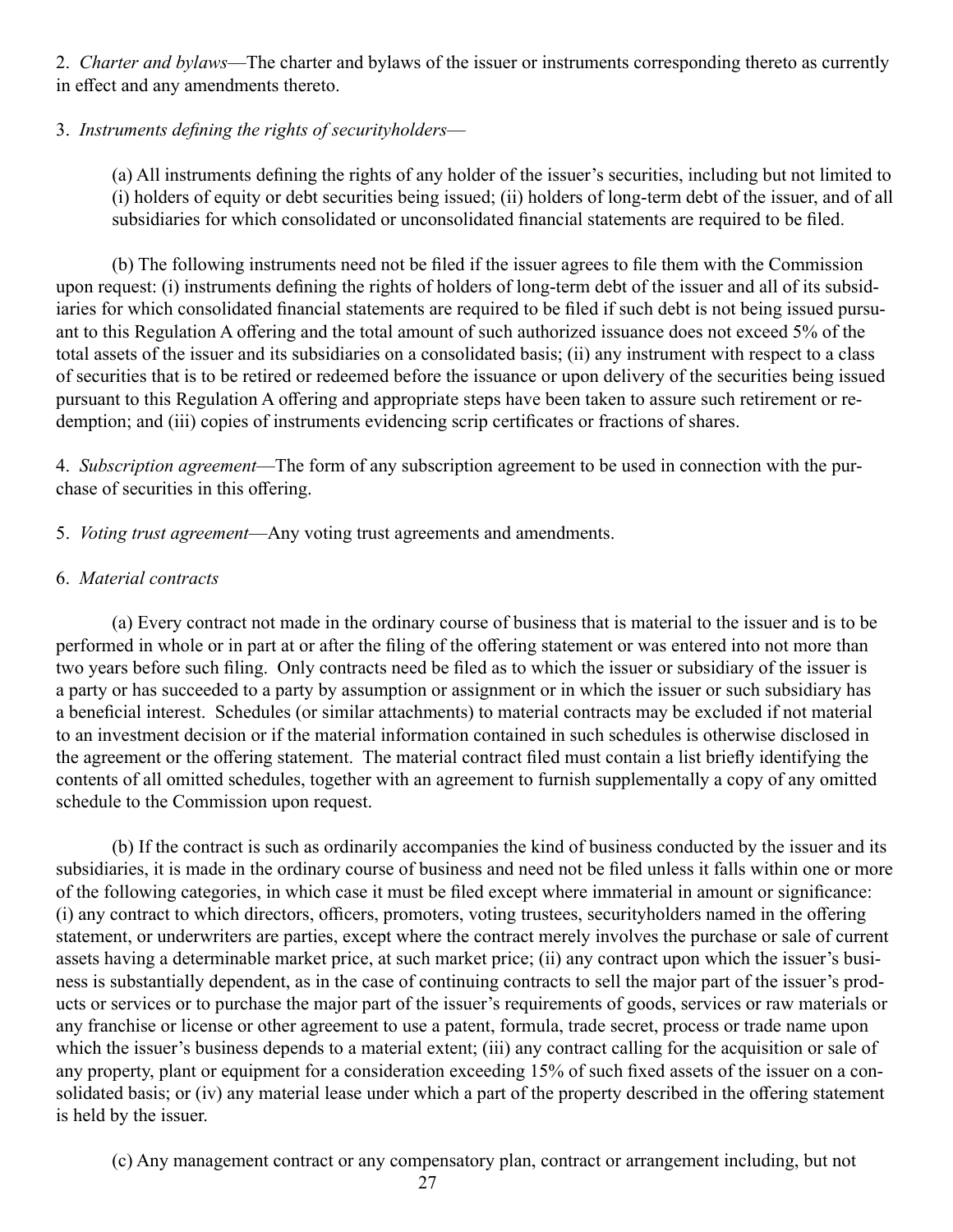limited to, plans relating to options, warrants or rights, pension, retirement or deferred compensation or bonus, incentive or profit sharing (or if not set forth in any formal document, a written description) is deemed material and must be filed except for the following: (i) ordinary purchase and sales agency agreements; (ii) agreements with managers of stores in a chain organization or similar organization; (iii) contracts providing for labor or salesperson's bonuses or payments to a class of securityholders, as such; (iv) any compensatory plan, contract or arrangement that pursuant to its terms is available to employees generally and that in operation provides for the same method of allocation of benefits between management and non-management participants.

*7. Plan of acquisition, reorganization, arrangement, liquidation, or succession*—Any material plan of acquisition, disposition, reorganization, readjustment, succession, liquidation or arrangement and any amendments thereto described in the offering statement. Schedules (or similar attachments) to these exhibits must not be filed unless such schedules contain information that is material to an investment decision and that is not otherwise disclosed in the agreement or the offering statement. The plan filed must contain a list briefly identifying the contents of all omitted schedules, together with an agreement to furnish supplementally a copy of any omitted schedule to the Commission upon request.

8. *Escrow agreements*—Any escrow agreement or similar arrangement which has been executed in connection with the Regulation A offering.

9. *Letter re change in certifying accountant*—A letter from the issuer's former independent accountant regarding its concurrence or disagreement with the statements made by the issuer in the current report concerning the resignation or dismissal as the issuer's principal accountant.

10. *Power of attorney*—If any name is signed to the offering statement pursuant to a power of attorney, signed copies of the power of attorney must be filed. Where the power of attorney is contained elsewhere in the offering statement or documents filed therewith, a reference must be made in the index to the part of the offering statement or document containing such power of attorney. In addition, if the name of any officer signing on behalf of the issuer is signed pursuant to a power of attorney, certified copies of a resolution of the issuer's board of directors authorizing such signature must also be filed. A power of attorney that is filed with the Commission must relate to a specific filing or an amendment thereto. A power of attorney that confers general authority may not be filed with the Commission.

## 11. *Consents*—

 (a) Experts: The written consent of

 (i) any accountant, counsel, engineer, geologist, appraiser or any persons whose profession gives authority to a statement made by them and who is named in the offering statement as having prepared or certified any part of the document or is named as having prepared or certified a report or evaluation whether or not for use in connection with the offering statement;

 (ii) the expert that authored any portion of a report quoted or summarized as such in the offering statement, expressly stating their consent to the use of such quotation or summary;

 (iii) any persons who are referenced as having reviewed or passed upon any information in the offering statement, and that such information is being included on the basis of their authority or in reliance upon their status as experts.

 (b) All written consents must be dated and signed.

12. *Opinion re legality*—An opinion of counsel as to the legality of the securities covered by the Offering Statement, indicating whether they will when sold, be legally issued, fully paid and non-assessable, and if debt securities, whether they will be binding obligations of the issuer.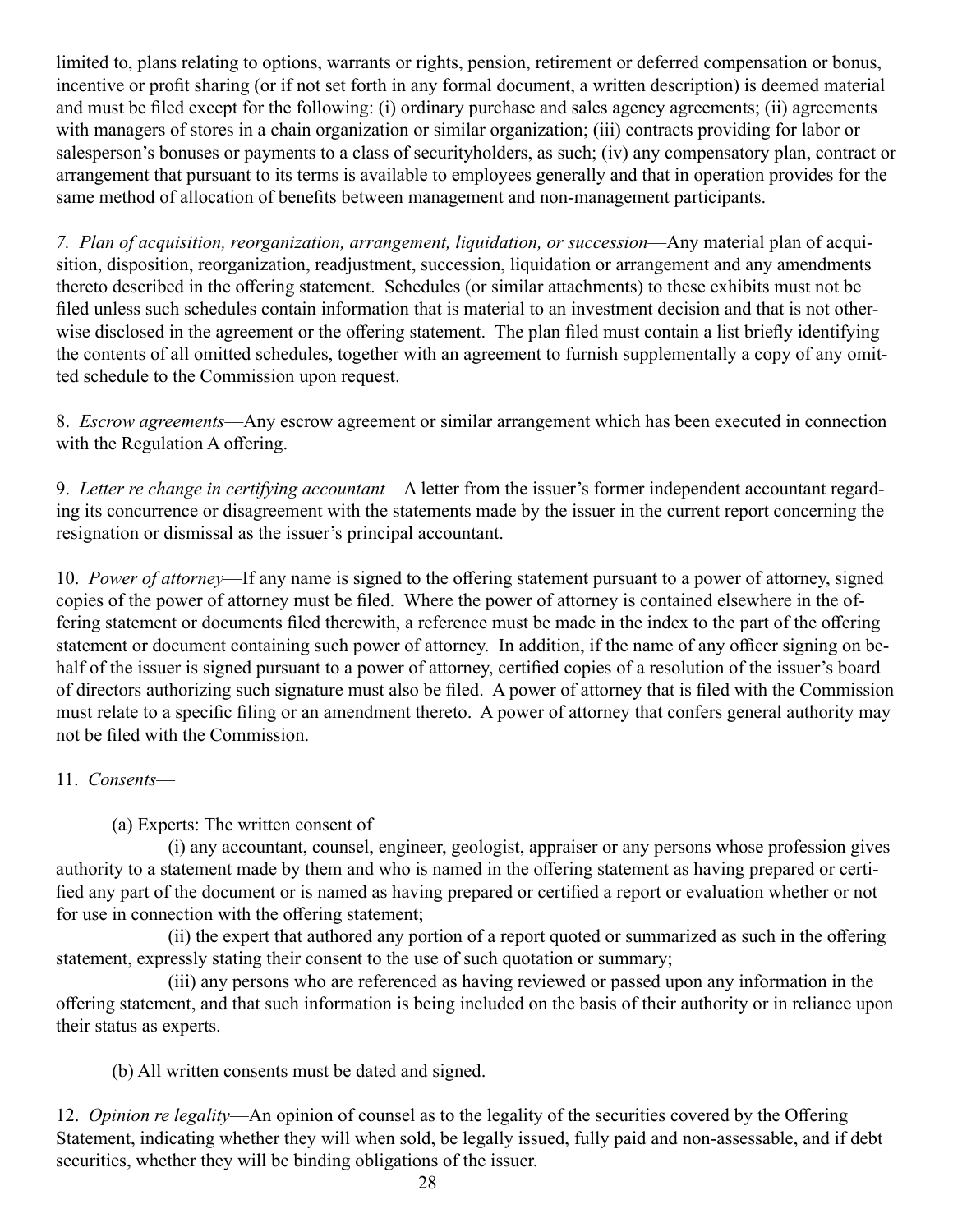13. *"Testing the waters" materials*—Any written communication or broadcast script used under the authorization of Rule 241 within 30 days of the initial filing of the offering statement, and any written communication or broadcast script used under the authorization of Rule 255. Materials used under the authorization of Rule 255 need not be filed if they are substantively the same as materials previously filed with the offering statement.

14. *Appointment of agent for service of process*—A Canadian issuer must file Form F-X.

15. *The technical report summary under Item 601(b)(96) of Regulation S-K*--An issuer that is required to file a technical report summary pursuant to Item 1302(b)(2) of Regulation S-K must provide the information specified in Item 601(b)(96) of Regulation S-K as an exhibit to Form 1-A.

#### 16. RESERVED

*17. Subsidiary guarantors and issuers of guaranteed securities and affiliates whose securities collateralize securities of the issuer.* List each of the entities in paragraphs (a) and (b) below under an appropriately captioned heading that identifies the associated securities. An entity need not be listed more than once so long as its role as issuer, co-issuer, or guarantor of a guaranteed security and/or as affiliate whose security is pledged as collateral for an issuer's security is clearly indicated with respect to each applicable security:

(a) For an issuer that is the parent company (as that term is defined in paragraph  $(b)(7(i)$  of Part F/S) and subject to  $\S 210.13$ -01 as described in paragraph (b)(7)(i) of Part F/S, each of the issuer's subsidiaries that is a guarantor, issuer, or co-issuer of the guaranteed security for which the issuer is required to file reports with the Commission pursuant to Rule 257(b) of Regulation A, or is an Exchange Act reporting company subject to Section 13(a) or Section 15(d) of the Securities Exchange Act of 1934, or the offer and sale of which is qualified or being qualified pursuant to Regulation A; and

(b) For an issuer that is subject to  $\S 210.13-02$  as described in paragraph (b)(7)(i) of Part F/S, each of the issuer's affiliates whose security is pledged as collateral for the issuer's security for which the issuer is required to file reports with the Commission pursuant to Rule 257(b) of Regulation A, or is an Exchange Act reporting company subject to Section 13(a) or Section 15(d) of the Securities Exchange Act of 1934, or the offer and sale of which is qualified or being qualified pursuant to Regulation A. For each affiliate, also identify the security or securities pledged as collateral.

### *Instruction to Item 17:*

*The issuer may redact information from exhibits required to be filed by this Item if disclosure of such information would constitute a clearly unwarranted invasion of personal privacy (e.g., disclosure of bank account numbers, social security numbers, home addresses, and similar information). In addition, the issuer may redact specific provisions or terms of exhibits required to be filed by paragraph 6 or 7 of this Item, if the issuer customarily and actually treats that information as private or confidential and if the omitted information is not material. If it does so, the issuer should mark the exhibit index to indicate that portions of the exhibit have been omitted and include a prominent statement on the first page of the redacted exhibit that certain identified information has been excluded from the exhibit because it is both not material and is the type that the registrant treats as private or confidential. The issuer also must include brackets indicating where the information is omitted from the filed version of the exhibit. If requested by the Commission or its staff, the issuer must promptly provide on a supplemental basis an unredacted copy of the exhibit and its materiality and privacy or confidentiality analyses. Upon evaluation of the issuer's supplemental materials, the Commission or its staff may require the issuer to amend its filing to include in the exhibit any previously redacted information that is not adequately supported by the issuer's analyses. The issuer may request confidential treatment of the supplemental material submitted under paragraphs 6 or 7 pursuant to Rule 83 (§ 200.83 of this chapter) while it is in*